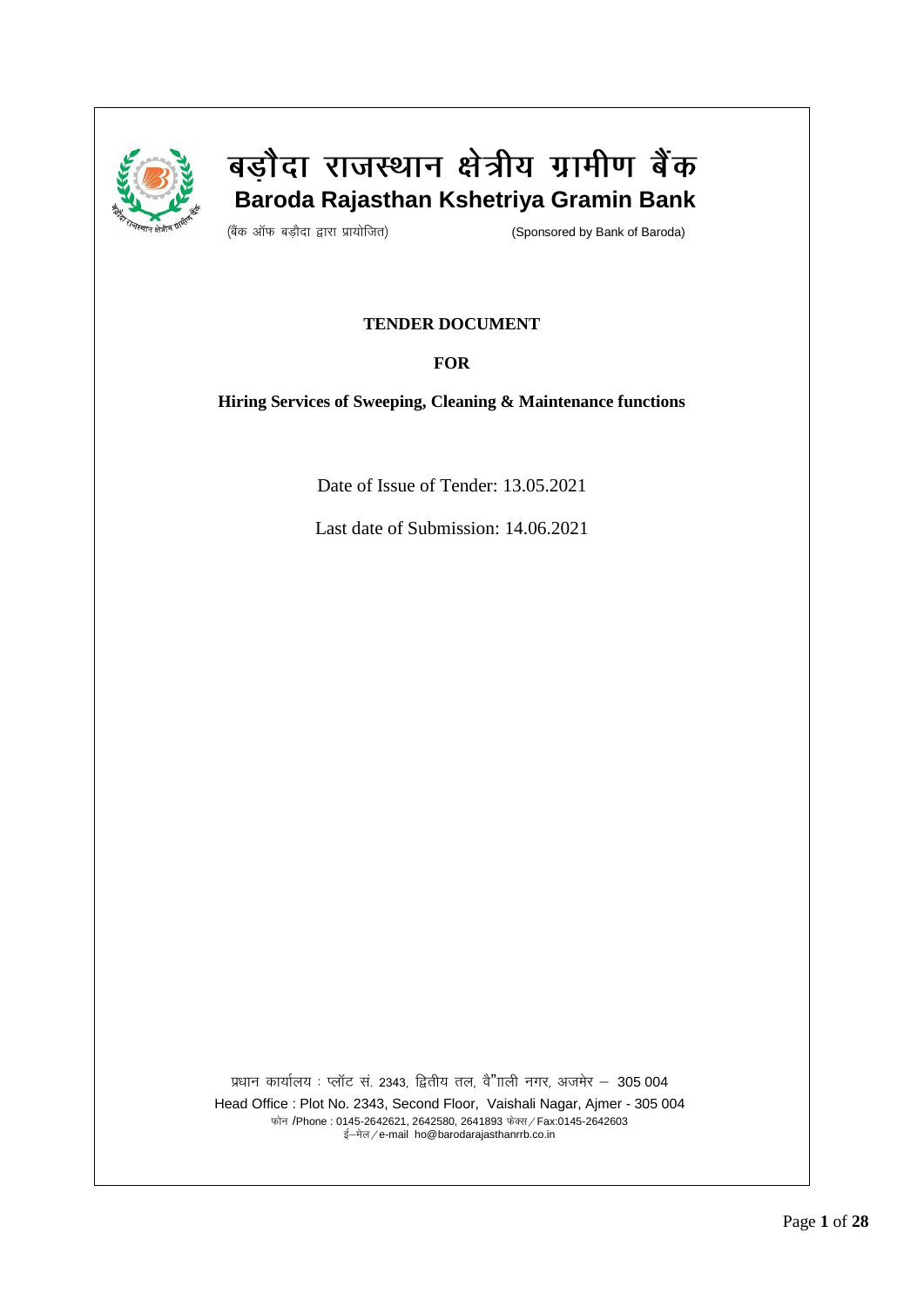All Eligible Agencies/Firms/Contractors

Dear Sir,

## **Sub : Hiring of Services of Sweeping, Cleaning & Maintenance functions at Branches /Offices of the Bank.**

BRKGB is one of the Regional Rural Banks established under RRB Act 1976 & owned by Government of India, Government of Rajasthan and Bank of Baroda with present network of 862 branches/offices in 21 Districts i.e. Ajmer, Alwar, Banswara, Baran, Bharatpur, Bhilwara, Bikaner, Bundi, Chittorgarh, Churu, Dausa, Dholpur, Dungarpur, Jhalawar, Jhunjhunu, Karuli, kota, Pratapgarh, Sawaimadhopur, Sikar and Tonk of Rajasthan. Bank is proposing to outsource the services of **Sweeping, Cleaning and Maintenance functions by engaging** 

## **Firms / Agencies involved in providing such type of services. Service requirement is as follow:-**

| Sr No | <b>Item Description</b>                                                                               | <b>Ouantity</b>    |
|-------|-------------------------------------------------------------------------------------------------------|--------------------|
| a     | Hiring of Services of Sweeping, Cleaning & Maintenance<br>functions at Branches /Offices of the Bank. | Requirement is 624 |

| Sr No          | Region          | District        | No of Daily wager required for    |
|----------------|-----------------|-----------------|-----------------------------------|
|                |                 |                 | Service of Sweeping, cleaning and |
|                |                 |                 | Maintenance                       |
| $\mathbf{1}$   | Alwar           | Alwar           | 51                                |
| $\overline{2}$ | <b>Banswara</b> | <b>Banswara</b> | 13                                |
|                |                 | Pratapgarh      | 11                                |
|                |                 | Dungarpur       | 19                                |
| $\overline{3}$ | Baran           | Baran           | 25                                |
|                |                 | Jhalawar        | 19                                |
| $\overline{4}$ | Bharatpur       | Bharatpur       | 24                                |
|                |                 | Dholpur         | 10                                |
|                |                 | Karauli         | 19                                |
| $\overline{5}$ | Bhilwara        | Bhilwara        | 48                                |
|                |                 | Ajmer           | 28                                |
| 6              | Chittorgarh     | Chittorgarh     | 30                                |
|                |                 | <b>Bundi</b>    | 13                                |
| $\overline{7}$ | Churu           | Churu           | 55                                |
|                |                 | <b>Bikaner</b>  | 9                                 |
| $8\,$          | Jhunjhunu       | Jhunjhunu       | 56                                |
| 9              | Kota            | Kota            | 37                                |
|                |                 | Bundi           | $\overline{7}$                    |
| 10             | Neem Ka Thana   | Jhunjhunu       | 12                                |
|                |                 | Sikar           | 36                                |
| 11             | Sawaimadhopur   | Sawaimadhopur   | 20                                |
|                |                 | Dausa           | 3                                 |
|                |                 | Tonk            | 30                                |
| 12             | Sikar           | Sikar           | 49                                |
|                | <b>Total</b>    | $624*$          |                                   |

\*Requirement may reduce after Recruitment of Office Attendant (M) in due course of time.

The Bank invites the comprehensive proposal (sealed tenders) from the **Firms / Agencies** who intended to provide said services as per terms & conditions of this document. The terms and conditions, format for technical bid and financial bid for providing the services are enclosed.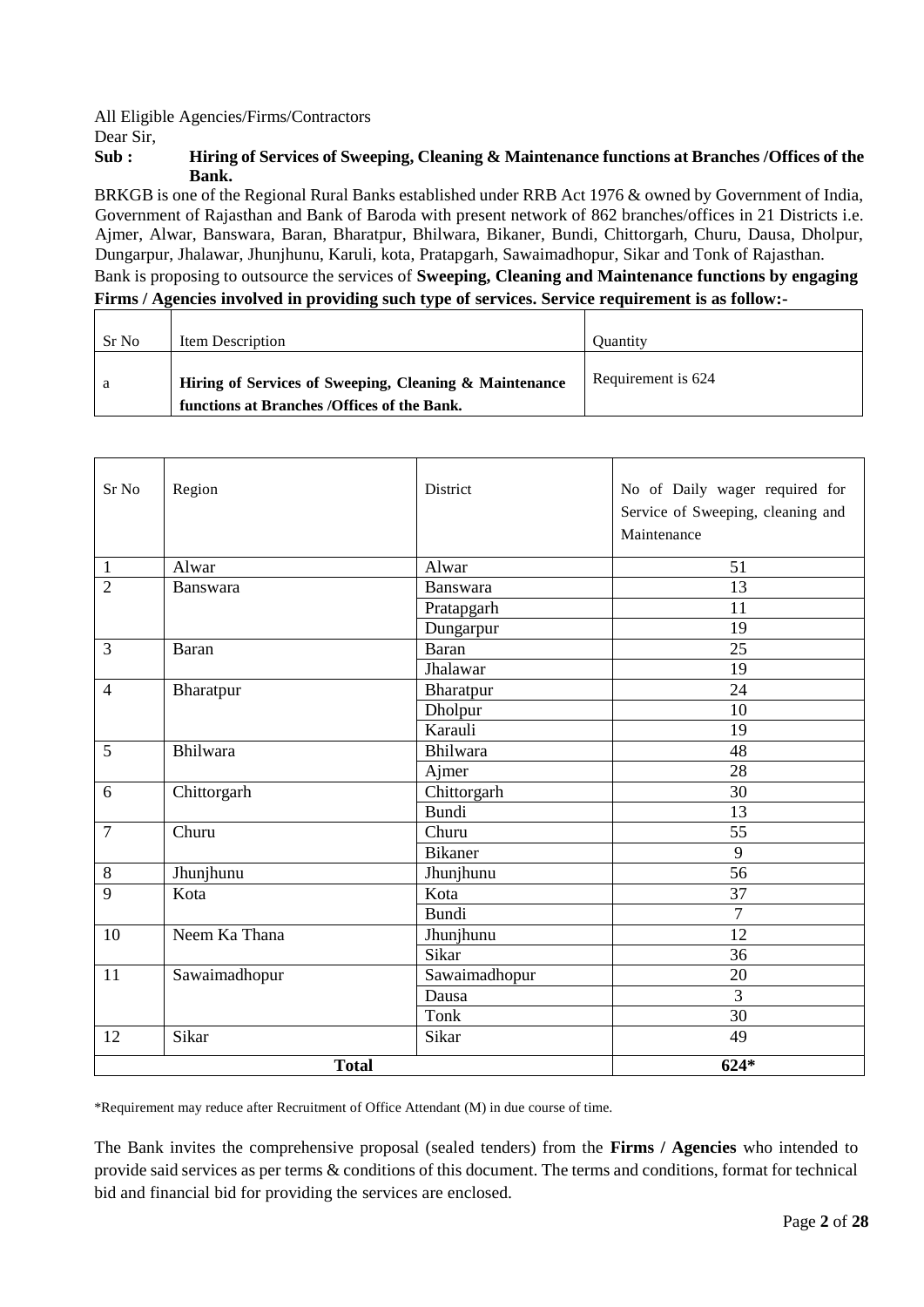- 1. The intending agencies are requested to visit the site of work before quoting for getting idea of the working area. Each Bidder should, at its own costs without any right to claim reimbursement, conduct its own investigations, analysis and should check the accuracy, reliability and completeness of the information in this TENDER and wherever felt necessary obtain independent advice. BRKGB may in its absolute discretion, but without being under any obligation to do so and without prejudice to its rights, update, amend or supplement the information in this TENDER. The information contained in this TENDER document is selective and is subject to update, expansion, revision and amendment. BRKGB reserves the right of discretion to change, modify, add to or alter any or all of the provisions of this TENDER and/or the bidding process, without assigning any reasons whatsoever. Such change will be intimated or made accessible to all Bidders or can be accessed in website of BRKGB. Any information contained in this TENDER document will be superseded by any later written information on the same subject made available/accessible to Bidder(s) by BRKGB.
- 2. The format shall be completely filled in & submitted in sealed cover in the name of "**The General Manager, Baroda Rajasthan Kshetriya Gramin Bank, Head Office: Ajmer**". The Technical bids and financial bids are to be submitted separately by mentioning the words "Technical Bid" / "Financial Bid" on the respective cover specifically. Both the cover i.e. Technical Bid (Sealed envelopes 1) & Financial Bid (Sealed envelopes 2) should be kept in one sealed cover (Sealed envelopes 3) and submitted at Head Office: Ajmer before the due date and time. The last date for receipt of Sealed Quotations is **14.06.2021 at 4.00 PM.** Please note that the bids which satisfy the technical specifications as per our requirement will only be considered in further Tender process.

| <b>START DATE</b>                                     | 13.05.2021                                                                                                                                                                   |
|-------------------------------------------------------|------------------------------------------------------------------------------------------------------------------------------------------------------------------------------|
| Last date of Clarification                            | 18.05.2021 till 5:00 PM on Email id - hrm.ho@barodarajasthanrrb.co.in                                                                                                        |
| <b>LAST DATE FOR</b><br><b>ACCEPTANCE OF BIDS</b>     | 14.06.2021 (4.00 PM)                                                                                                                                                         |
| Place of meetings, submission $\&$<br>opening of Bids | Baroda Rajasthan Kshetriya Gramin Bank Head Office Plot no. 2343, IInd<br>Floor, Vaishali Nagar, Ajmer, 305004                                                               |
| Address for communication                             | Baroda Rajasthan Kshetriya Gramin Bank Head Office Plot no. 2343, IInd<br>Floor, Vaishali Nagar, Ajmer, 305004                                                               |
| Description of work                                   | Services of Sweeping, Cleaning & Maintenance functions at Branches<br>/Offices of the Bank.                                                                                  |
| Mode of Tender                                        | Two bid <i>i.e.</i> 1) Technical and 2) Financial bid                                                                                                                        |
| <b>Earnest Money Deposit (Bid</b><br>security)        | Rs. 2,00,000/- to be deposited in form of DD issued in favour of BRKGB<br>payble at Ajmer. (Please mention your Name/Company's Name and name<br>of tender on DD (overleaf)). |
| <b>Tender Fees</b>                                    | Tender Fees Rs. 2000/- will be submitted in form of D.D. favouring<br>BRKGB payble at AJMER.                                                                                 |
| Technical bid opening date                            | The Technical Bids will be opened on 15.06.2021 at 12.00 PM                                                                                                                  |
| Financial bid opening date                            | to be Intimated later                                                                                                                                                        |

**SCHEDULE**

- 3. The mandatory condition for accepting the bids shall be the previous services rendered by the agency. The agency should have provided at least **100** personnel at a time to a Bank / Financial Institution / PSUs / Government Departments. **Societies are not eligible**.
- 4. The Technical Bids & Financial Bids will be opened by the Procurement Committee of the Bank. The decision of the committee to reject / accept the bids will be final.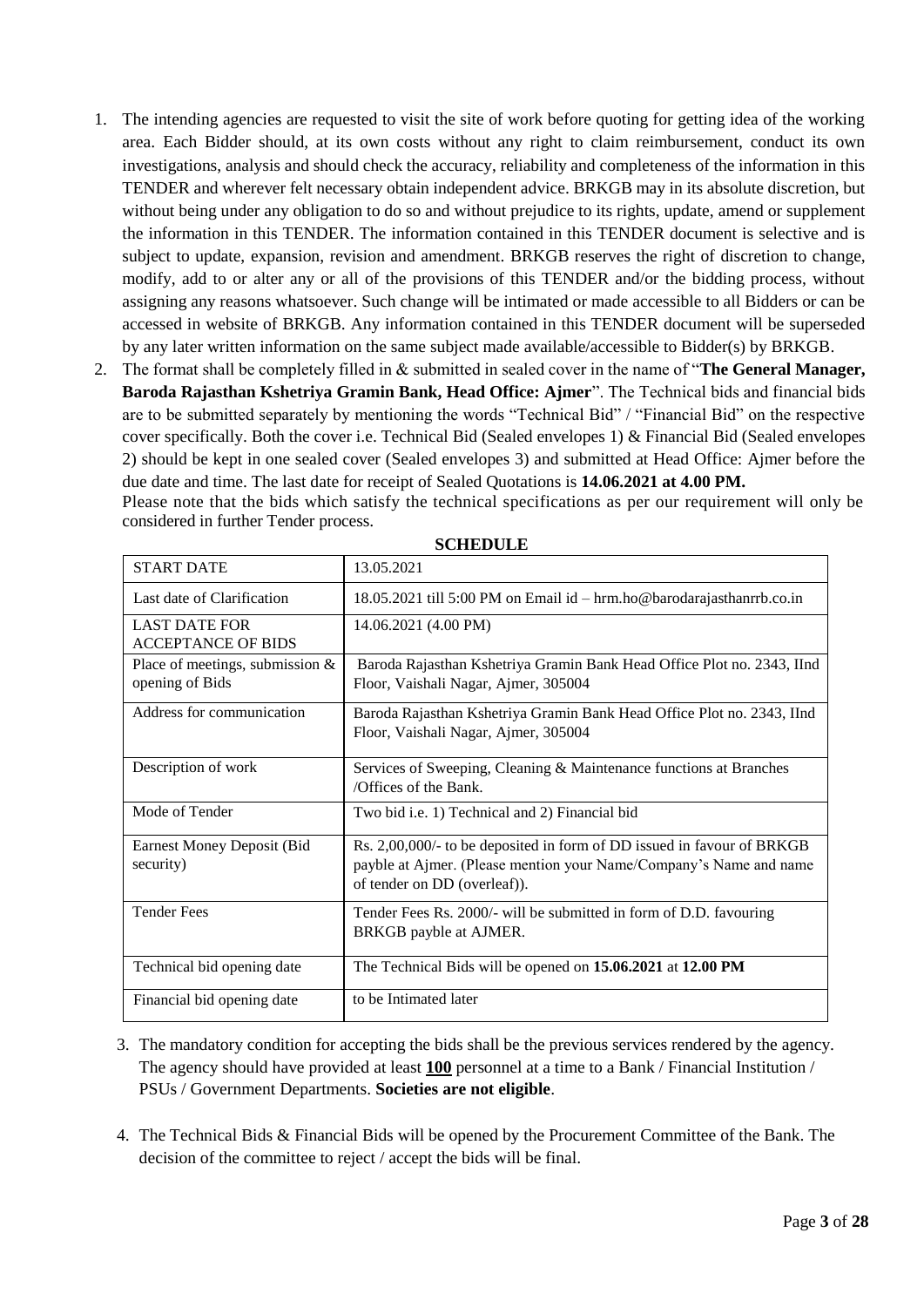5. No personal enquiry will be entertained.

Yours Faithfully,

 $($ General Manager

## **Enclosures:**

- 1) Checklist for Bidders
- 2) Terms and conditions
- 3) Bid Form
- 4) Bid Security Form
- 5) Letter of Authorisation to Bid
- 6) Proforma of Bidder's Details
- 7) Proforma for No near relatives of Firms /Agencies working in Baroda Rajasthan Kshetriya Gramin Bank
- 8) Letter of Authorisation for attending Bid Opening
- 9) Declaration of Non-tempering of Tender document
- 10) Declaration regarding Blacklisting / Non-Blacklisting
- 11) Undertaking
- 12) Technical Bid
- 13) Financial Bid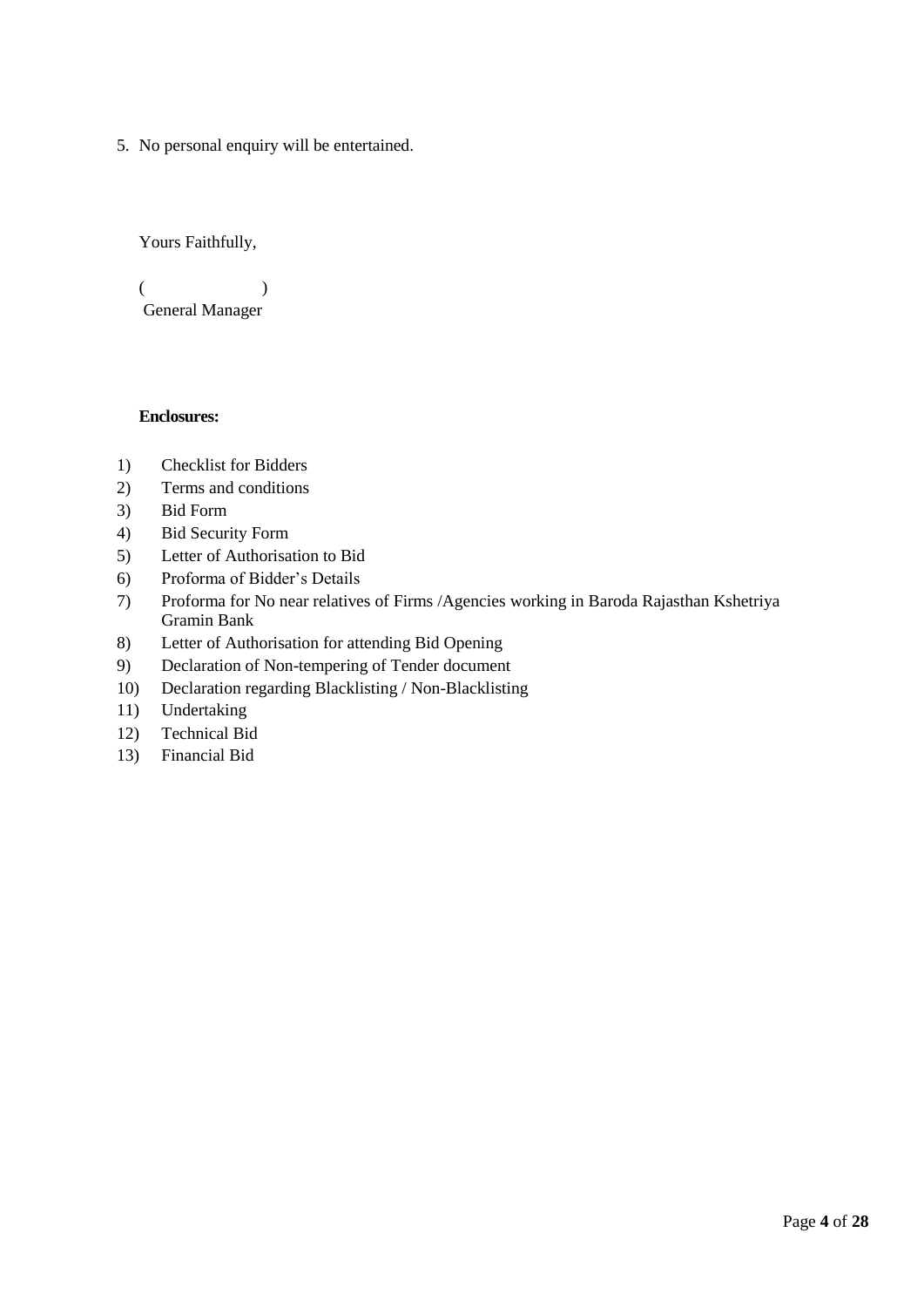## **SECTION - I**

## **CHECK LIST FOR BIDDERS**

| Sr.            | <b>Documents</b>                                                                                                          | Yes / No / $(N/A)$ |
|----------------|---------------------------------------------------------------------------------------------------------------------------|--------------------|
|                |                                                                                                                           |                    |
| $\mathbf{1}$   | <b>Bid Form</b>                                                                                                           |                    |
| $\overline{2}$ | Bid Security form with DD No. Amt. Date                                                                                   |                    |
| 3              | Whether all the Pages are sealed and signed $&$ properly tagged with all<br>documents?                                    |                    |
| $\overline{4}$ | Whether Bidder's Profile is filled up                                                                                     |                    |
| 5              | Whether Self Attested copy of Registration of the firm is attached?                                                       |                    |
| 6              | Self Attested copy of Partnership Deed or Proprietorship deed<br>/ Memorandum of Association / Articles as applicable.    |                    |
| $\overline{7}$ | Self Attested copy of latest Income Tax return's.                                                                         |                    |
| 8              | Self Attested copy of PAN card.                                                                                           |                    |
| 9              | Self Attested copy of GST Registration Certificate.                                                                       |                    |
| 10             | Self Attested copy of EPF Registration Certificate.                                                                       |                    |
| 11             | Self Attested copy of ESI Registration Certificate.                                                                       |                    |
| 12             | Self Attested copy of Experience certificate (Minimum one year experience                                                 |                    |
|                | of similar nature of work during last three years from the date of Notice<br>Inviting Tenders).                           |                    |
| 13             | Declaration regarding no relative working in Baroda Rajasthan Kshetriya<br>Gramin Bank on Rs.50/- Stamp Paper & notarized |                    |
| 14             | Letter of Authorization for attending tendering process, in original (if<br>applicable)                                   |                    |
| 15             | Declaration towards Non - Tempering of tender document.                                                                   |                    |
| 16             | Declaration about Blacklisted/Non-Blacklisted company Rs.50/-<br>stamp paper & notarized                                  |                    |
| 17             | Power of Attorney in original, in case tender document is signed by person<br>other than tenderer or tendering company.   |                    |
| 18             | <b>Technical Bid</b>                                                                                                      |                    |
| 19             | <b>Financial Bid</b>                                                                                                      |                    |

Signature of bidder with seal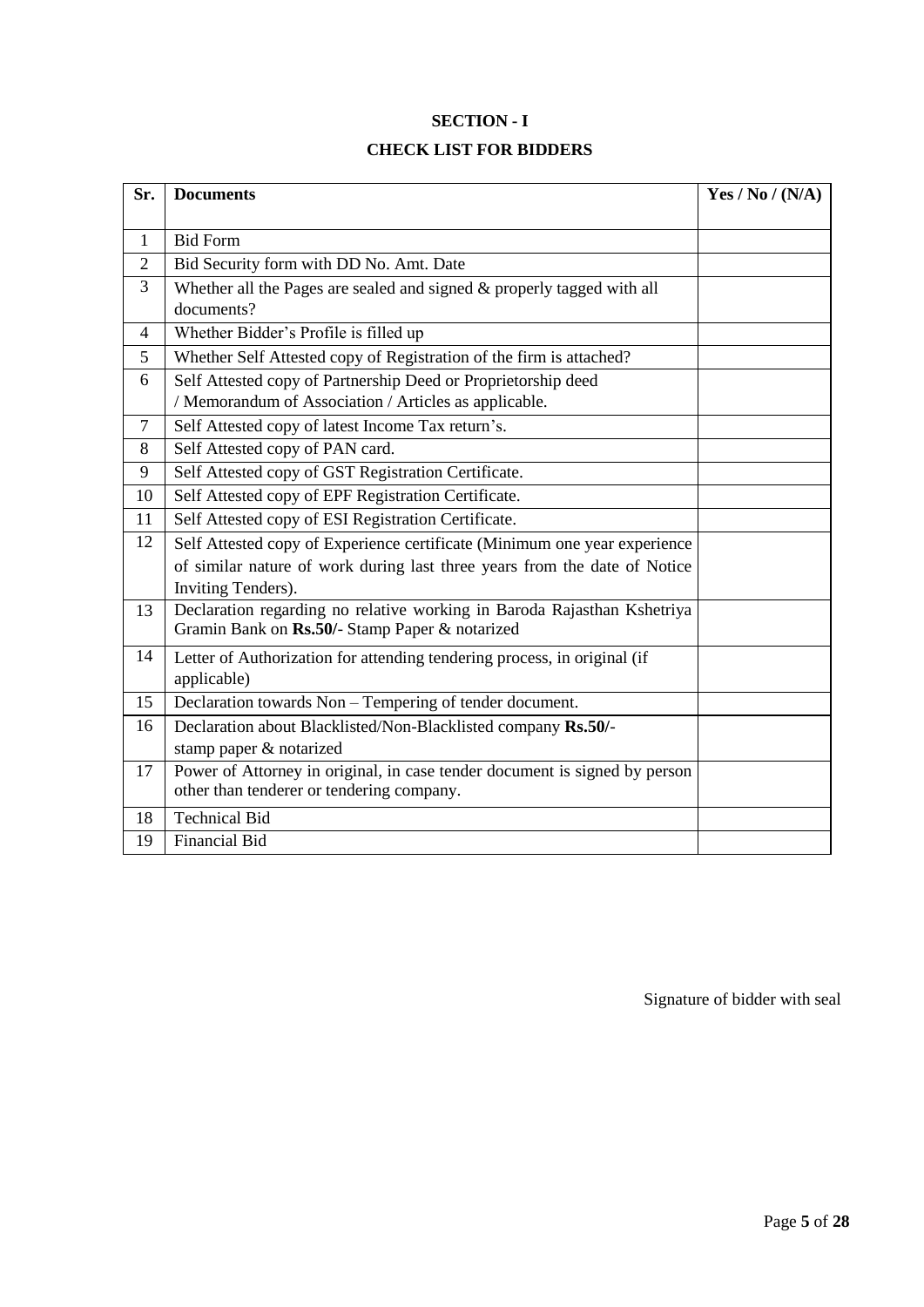# **SECTION-II TERMS AND CONDITIONS**

The Agency should be able to roll out the required services faster.

#### **Disclaimer:**

This RFP (Request for Proposal) is not an offer by Baroda Rajasthan Kshetriya Gramin Bank, but an invitation to receive response from Firms / Organisations / Agencies. No contractual obligation whatsoever shall arise from the RFP process unless and until a formal contract is signed and executed by duly authorised officers of Bank with the agency.

## **1. AUTHORISATION FORM:**

The proposal / bid being submitted would be binding on the agency. As such it is necessary that authorized personnel of the firm or organization sign the BID. The designated personnel should be authorized by a senior official of the organization having authority to do so. The proposal must be accompanied with an undertaking letter duly signed by the designated personnel providing a bid commitment. The letter should also indicate the complete name and designation of the designated personnel. Necessary resolutions/ authority available shall be enclosed. If proposals are submitted through the business partners etc., a separate "LETTER OF AUTHORISATION TO BID" on behalf of the main agency/s with a commitment to fulfill the terms of the RFP should be enclosed along with the technical bid. Proposals received without the authorization letter/s will be summarily rejected.

#### **2.FOLLOWING INSTRUCTIONS MAY PLEASE BE TAKEN NOTE OF IN THIS CONNECTION.**

- **i) Bid Offer IN DUPLICATE shall be submitted. Technical Bid shall be submitted in sealed Envelope 1 cover along with documents and Financial Bid shall be submitted in separate sealed Envelope 2 cover. Both these sealed covers shall be kept in one bigger sealed Envelope 3 cover and shall be superscribed as "Tender for Hiring Services of Sweeping, Cleaning & Maintenance functions ."**
- ii) Both Technical & Financial bid sealed covers shall be kept in one bigger sealed Envelope 3 cover and this cover shall be submitted to the Bank.
- iii) BID SECURITY
	- A.The agency shall furnish, as part of its bid, a bid security for an amount of **Rs. 2,00,000/- (Rupees Two lakh only)** for participation in the form of Demand Draft in the format enclosed. The Bid Security should be enclosed in original with the "Technical Bid".
	- B.The successful Agency's Bid Security will be discharged and returned upon the Agency signing the contract & furnishing the Performance Security. Unsuccessful Agency's Bid Security will be discharged or returned as promptly as possible, but not later than **30** days after the expiration of the period of bid validity prescribed by the purchaser.
	- C.The bid security may be forfeited*:* If any agency withdraws their bid during the period of bid validity; or In case of a successful Agency fails:

a) To sign the Contract within the stipulated time: or

b) Fails to comply with any terms of RFP or work order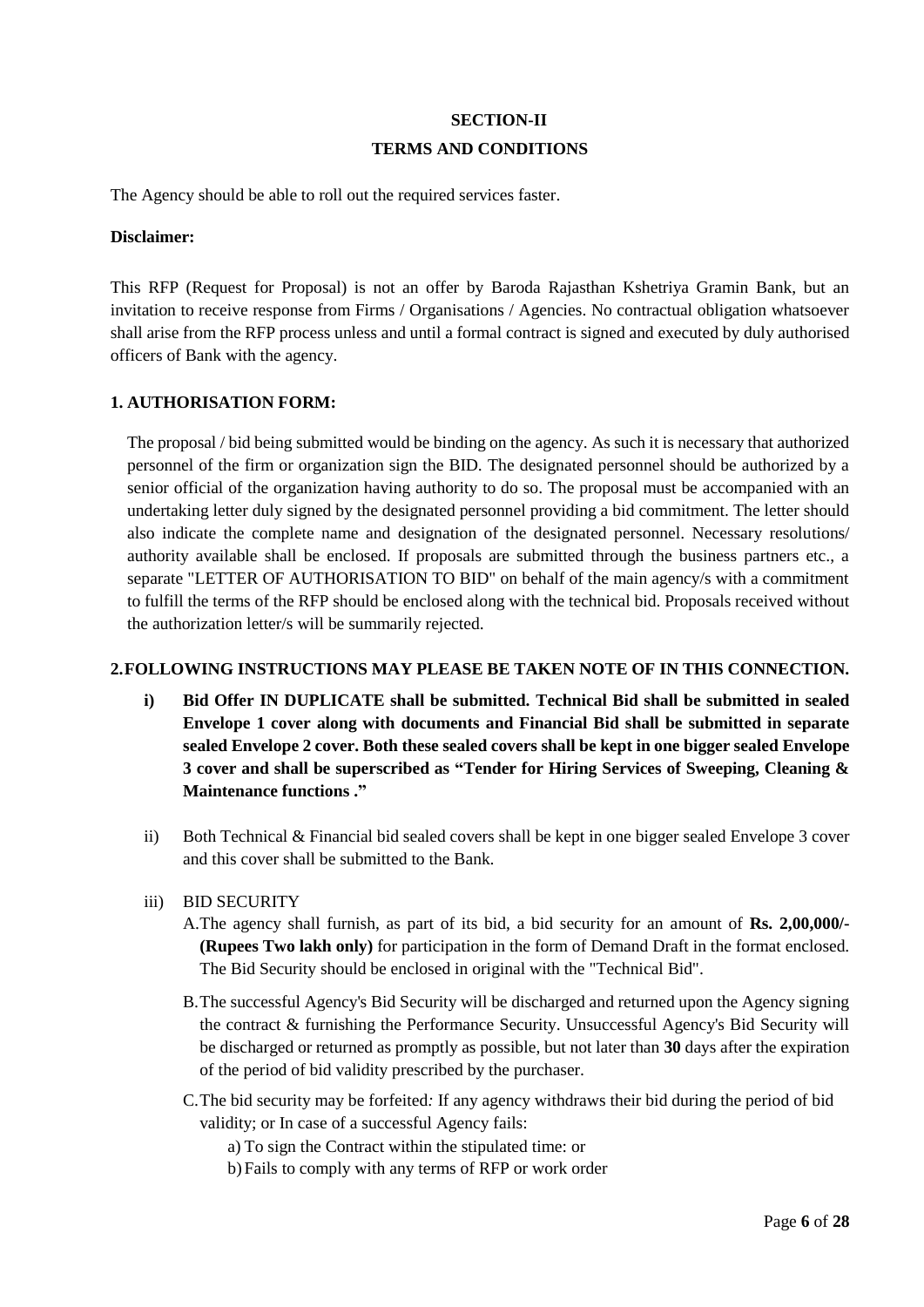## **3. Bid should be submitted in 2 (two) separate sealed envelopes, one Financial Bid and other Technical Bid and both envelope shall be kept in one bigger sealed Envelope 3.**

Bid clearly mentioning on top of envelope 'Financial Bid' or 'Technical Bid', duly superscribing the envelope with the reference number of this letter. Technical Bid will be opened first. If the offer is non-responsive, Financial Bid will be returned unopened. The Technical Bid should necessarily contain all details and terms & conditions, which may appear in the Financial Bid. All pages of the proposal should be numbered in the format "Page No. X / Total Pages Y" (For example Page 1/10, 2/10,..........10/10) and counter signed by the authorized official.

**Envelope 1:** This sealed envelope shall contain application and Earnest Money Deposit, covering letter and all other information pertaining to bidder and shall be superscribed as "Technical Bid"

**Envelope 2:** This sealed envelope shall contain only the Financial Bid and superscribed as "Financial Bid"

**Both these envelops '1' and '2' shall be kept in one** bigger sealed Envelope 3 **and shall be superscribed as "Tender for Hiring of Services of Sweeping, Cleaning & Maintenance functions at Branches /Offices ."**

*Please note that if any envelope is found to contain both technical and financial offer together, that offer will be rejected summarily.* Unsealed tenders will not be accepted. The tender received in any manner other than prescribed in the Tender Document shall be summarily rejected.

#### **4. Last Date:**

The last date for submitting the proposals along with Bid Security is **14.06.2021 by 4.00 PM**. Any proposal received after the due date and time will not be considered. The bids complete in all aspects should be submitted to Baroda Rajasthan Kshetriya Gramin Bank, Head Office: Ajmer within the above stipulated date.

## **Late Bids:**

Tenders will not be received after the specified time of closing of the tender and the same shall be rejected and returned unopened to the bidder. It is the sole responsibility of the tenderer that he should ensure timely submission of tender.

- **5.** The Bank may at its discretion increase / decrease the requirement up to 35% or split the order among agencies within the validity period of the bid. If the work order is split between agencies, the security deposit getssplited and may be submitted by the agency according to the % of share of work- order received from the Bank. BRKGB may at its discretion split the work order/contract primarily considering factors of serviceable area, reach and availability in a particular area of an Agency/ Firm / Contractor between L-1, L-2, L-3 and so on vendors in different districts, provided L-2, L-3, L-4 and so on vendors preferably match the quotes of L-1 vendor and requirement of BRKGB.
- **6.** A Softcopy of this Document may also be downloaded from the website of the Bank [www.brkgb.com](http://www.brkgb.com/) A Softcopy of the proposal (both Technical and Financial) must be submitted along with the respective sealed bid/s for easy processing whereas only the hardcopy of the proposal signed on all pages with company seal will be considered as a valid proposal.
- **7.** Clarifications needed, if any, may be sought from the bank immediately.
- **8.** Bank reserves the right to reject this invitation to offer in part or full, or cancel the entire process at any stage without assigning any reason. If at any stage, it is found that the documents, certificates, bills and documents pertaining to mandatory proof of payment of minimum wages, statutory payments and other payments submitted by the Bidder/Tenderer are forged or have been manipulated, the work order issued to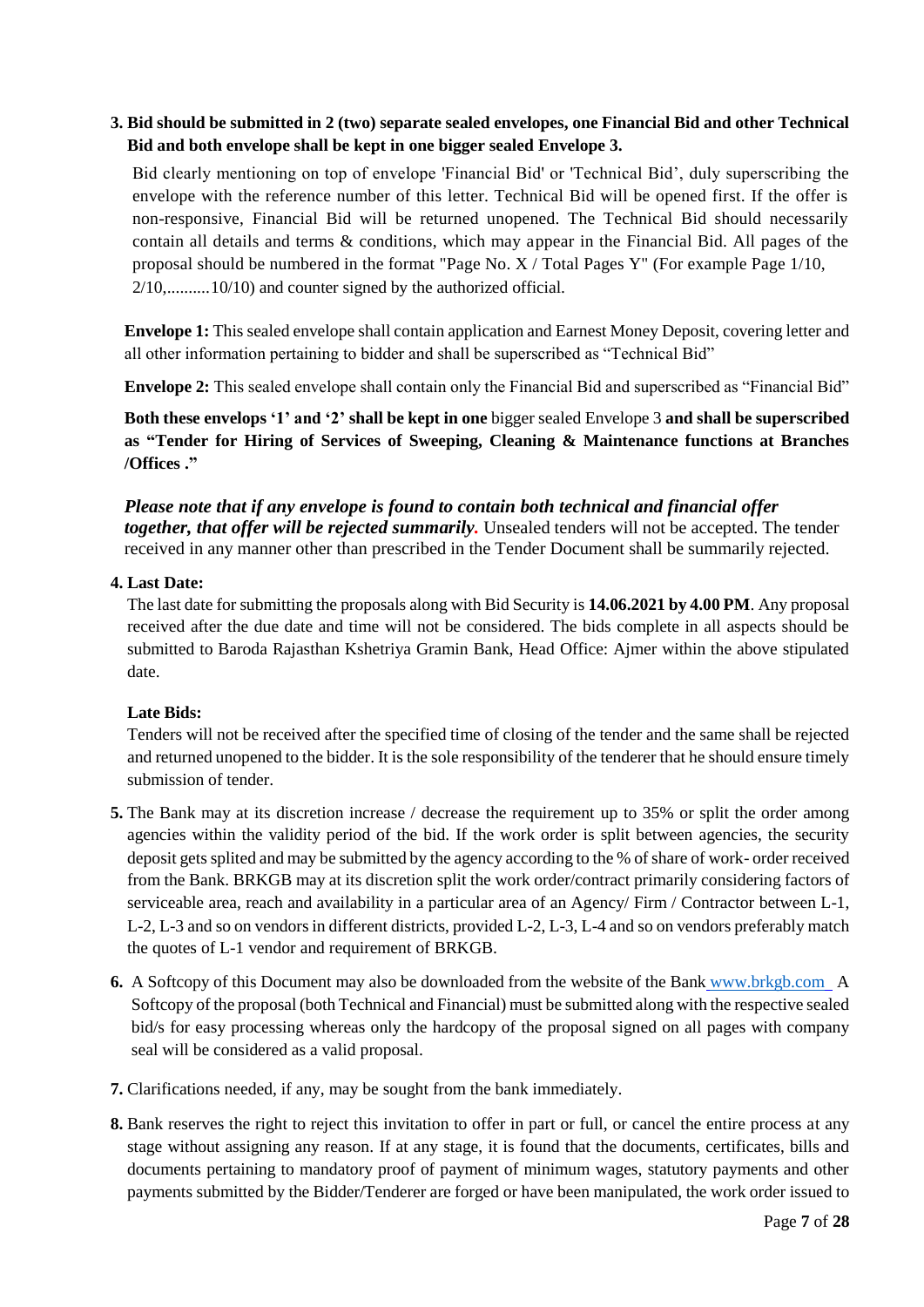the Bidder/Tenderer shall be cancelled and the Security Deposit of the Bidder/Tenderer lying with BRKGB may be forfeited without any claim whatsoever on BRKGB and the Bidder/Tenderer is liable for action as deemed fit by the BRKGB.

**9.** Canvassing or offer of an advantage or any other inducement by any person with a view to influencing acceptance of a bid will be an offence under Laws of Land. Such action will result in the rejection of bid, in addition to other punitive measures.

## **10. Scope of work:**

- 1. Regular / daily dusting / cleaning of all the furniture, office equipment and Cleaning of Washrooms/Toilets etc.
- 2. Regular dusting / cleaning of racks, storage spaces, windows, walls, fans, switch boards, and removing of cobwebs etc. on ceiling roof/ walls etc. so as to maintain general cleanliness and hygiene in office
- 3. Distribution of office dak & files of general nature to the staff in BRKGB Offices / Branches and delivery outside.
- 3. Storage of fresh drinking water and serving to staff and visitors.
- 4. Making arrangements for tea, coffee (preparing and serving) and arranging snacks etc. during the meeting and routinely to the officers and other official visitors / representatives.
- 5. Maintaining Orderliness / Queues of customers visiting the Branches.
- 6. His/Her behaviour shall always be cordial with customers and staff of the Bank.
- 7. Packing of outward dispatch.
- 8. He/She shall not leave the Bank without the permission of the concerned authority.
- 9. He/She shall not disclose or part with any information relating to Account Holders / Customers / Depositors to any third party.
- 10. He/She shall be very punctual and show high degree of integrity at all times.

## **11. TECHNICAL SPECIFICATIONS:**

- a) An agency / Organisation involved in providing these service shall be identified (Societies are not eligible).
- b) The agency should have been in business for at least -**3-** years. Agency shall be in profits and last **3-** years balance sheets certified by Charted Accountants shall be produced.
- c) Applicant should furnish the client list showing the details of the work carried out which includes Name of the client, value of the work executed and period of work executed. Documentary proof is preferred.
- d) The agency should have effective infrastructure to provide the personnel required
- e) The agency should have credible supervisory infrastructure and network.
- f) The agency should have registered with Registrar of Companies/firms or letter of proprietorship.
- g) Agency should have income tax clearance/PAN No. GST No.
- h) Agency Registration under shops & establishment act and certificate from ESI Corporation
- i) Certificate from EPF Organisation under EPF & Miscellaneous Provision Act 1952 (latest)
- j) Should have registered with Government under Contract Labour Act, 1970
- k) Registration with appropriate authority for GST.
- l) Produce the copies of previous work orders from clients for executing similar works.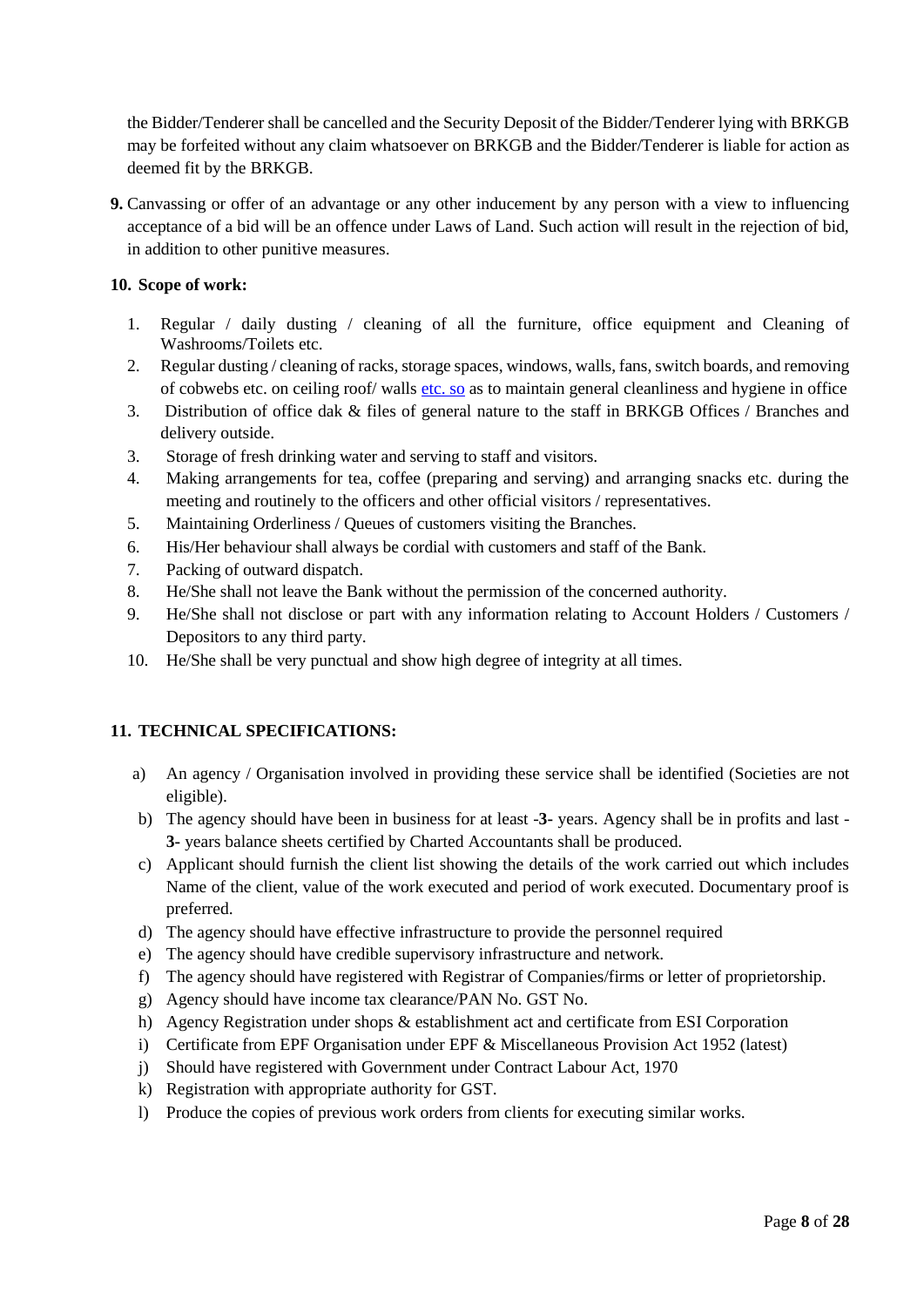- **m) Agency should have covered under all statutory obligations like ESI, EPF, Labour Licence, GST and PAN.**
- n) The company / agency shall be enrolled with RLC / ALC (Central Government) under contract labour act, certificate shall be produced.
- o) Bidder should have previous three financial year's income tax return certificate.
- p) Certificate of "No near relative" of the bidder firm/company be working/employed in Baroda Rajasthan Kshetriya Gramin Bank to be executed on Rs.50/- Stamp paper & Attested by Public Notary / Executive Magistrate by the bidder.
- q) Certificate of "BLACKLISTING & NON- BLACKLISTING "of bidder firm/company to be executed on Rs.50/- Stamp paper & attested by Public Notary/Executive Magistrate by the bidder.
- r) Declaration towards Non tampering of tender document.
- s) Self Attested copy of Partnership Deed or Proprietorship Deed / Memorandum of Association / Articles as applicable.
- t) Bidders profile dully filled & signed.
- u) All the tender document pages are sealed and signed.
- v) Original **"Power of Attorney"** in case person other than the tenderer has signed the tender documents.
- w) The agency should have provided at least **100** Persons at a time to a Bank / Financial Institution / PSUs / RRBs/Government Departments for a period not less than -01- year. Copies of work orders and contract agreements and invoices shall be produced as evidence.
- x) The agency shall have at least two Offices/Branches in Rajasthan or one office in our area of operation of the Bank and an authorized representative of the agency shall be available all the working days and he should have working knowledge of Computers (MS Office, Excel) and representatives at the district headquarters, or an assurance letter accepting to open the office at any one place in area of operation of the Bank and placing their representatives at other District Headquarters, wherever the services are being engaged.
- **12. REJECTION OF TENDERS:** The authority inviting tenders, at his sole discretion shall reserve the right to reject or cancel consideration of any or all tenders:
	- a) If the requisite Earnest Money Deposit in the manner does not support the tender provided therein.
	- b) If the tender is **not duly signed**, **sealed** or **not found proper or complete** to the satisfaction of Baroda Rajasthan Kshetriya Gramin Bank in any of the requisite matters, particular(s) or formalities or for any reason(s) which shall not be disclosed to the tenderer(s).
	- c) If the tenderer seeks changes in terms and conditions, specifications or time limits as envisaged in the contract.
	- d) If tender consists of unwarranted comments, conditions, deviations in specification or any other omissions or commissions compared to documents.
	- e) Without assigning any reason thereof.
- **13.** The bid submitted by tenderer will remain valid for acceptance for a period of 90 (Ninety) days from the date of opening of the tender. Tenderer shall not be entitled during this period of Ninety days, without the consent in writing of Baroda Rajasthan Kshetriya Gramin Bank to revoke or cancel or modify his bid submitted or in thereof. The Baroda Rajasthan Kshetriya Gramin Bank shall communicate the acceptance of tender to the successful tenderer(s). Due to administrative reasons, extension of the time period, if requested by the Baroda Rajasthan Kshetriya Gramin Bank (BRKGB) in writing, the tenderer shall accede to such request for extension and communicate his acceptance to the BRKGB in writing.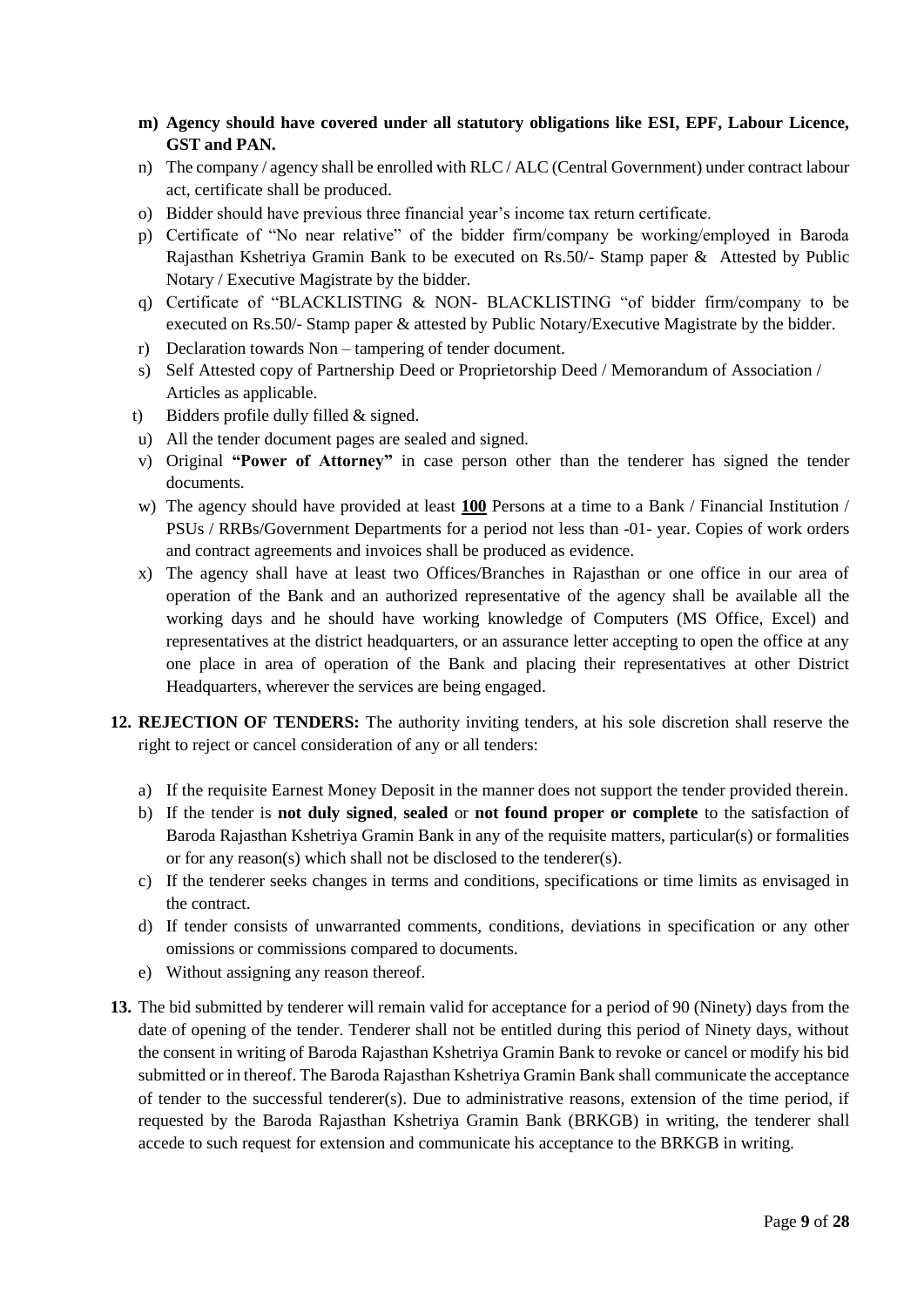- **14.** Tender will be accepted and Contract will be finalized only with those of the tenderer(s), who in the opinion of BRKGB shall have capacity and resources to execute the contract assigned in the prescribed time as per the time schedule.
- **15.** The BRKGB reserves the right to award the contract or part thereof to one or more tenderers whose rate may not necessarily be the lowest in exceptional circumstances as per requirement, needs and service area. The decision of BRKGB in this regard shall be final and binding.
- **16. SIGNING OF THE CONTRACT AGREEMENT:** The successful Tenderer shall be required to enter into an Agreement with BRKGB within 10 (Ten) working days of being called upon on a non-judicial stamp paper of Rs.500/- (Five hundred only) or updated stamp fee, whichever is higher, at his own cost and in the form annexed hereto to this effect. Such agreement must conform to all the terms and conditions of RFP and other such condition in the tender offer as may be agreed upon by BRKGB.

It is a Principal-Agent relationship between the Bank and contractor. There is no Employer- Employee relationship between bank and the contractor or its employees.

- **17.** The BRKGB reserves the right to cancel the agreement executed without any compensation whatsoever to the Agency/ Firm / Contractor any time before the award of the work. The action of BRKGB under this clause shall not construe the breach of contract.
- **18. FORFEITURE OF EARNEST MONEY(Bid Security):** In the event of failure of the tenderer to execute the Agreement in stipulated time and on decided conditions, or failure to remit the required security deposit within Ten working days of being called upon to do so, the amount of Earnest Money shall stand forfeited. The acceptance of the tender will be re-considered or revoked or cancelled at the discretion of BRKGB which will not amount to imposing of penalty.
- **19.** Any clarifications on details of the contract can be obtained from BRKGB, Head Office, Ajmer, on or before the date specified.
- **20.** Any attempt to negotiate directly or indirectly by tenderers with the authority to whom the tender is submitted or with the authority who is competent to accept the tender or endeavours to secure interest for actual or prospective tender or to influence by any means will disqualify the tender and same will be summarily rejected and action to black-list the tenderer will be taken by the competent authority.
- **21.** No Officer / Employee employed in BRKGB is allowed to work as Agency/Firm/Contractor for a period of two years from his retirement. This contract is liable to be cancelled if either the Agency/ Firm / Contractor or any of his employee is found at any time to be such a person who had not obtained permission of Govt. of India as aforesaid before submission of the tender or engagement in the Agency/ Firm / Contractor's service as the case may be, and any security deposit, earnest money deposit and any other bills due for payment shall stand forfeited forthwith. Under the above circumstances, such Agency/ Firm / Contractor for his/its illegal act, shall not claim any type of relief or remedy of whatever nature, from the BRKGB.
- **22.** BRKGB assumes no responsibility whatever for any oral understandings or representations made by any of its officers or agents or servants prior to the execution of the contract.
- **23.** No communication from the tenderer in the form of any clarification or information/document lost sight of in the original tender etc. will be given any consideration, unless any such clarification has been sought for by the BRKGB.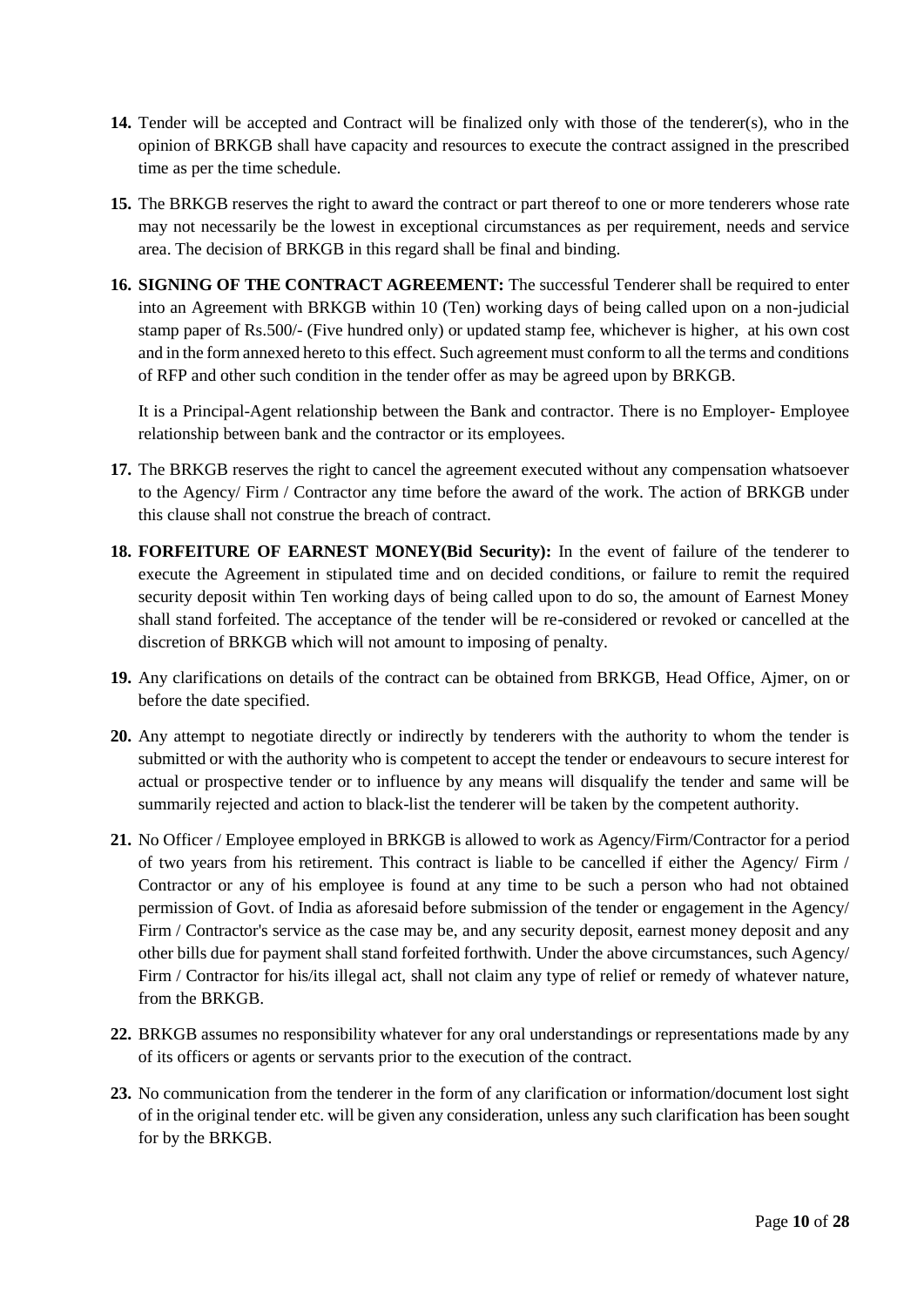- **24.** BRKGB reserves the right to postpone the date of opening of tender or to cancel the tender notice without assigning any reasons thereof. Any request from tenderers to postpone or to change date of opening of the tender due to any reason, whatsoever, will not be considered.
- **25.** BRKGB is not bound to accept the lowest tender and reserves absolute right to reject any or all tenders if found ineligible, incompatible or non-fulfilling any of the required documents, without assigning any reason thereof.
- **26.** The tender form and Document shall be non-transferable.
- **27.** These instructions to the Tenderer shall be deemed to form part of the Agreement/Contract for the work.
- **28.** The tender will be in force initially for a period of One Year commencing from the date of execution of agreement. Bank at its discretion may extend the period of contract for one more year from the date of its expiry on the same terms and conditions. Similarly Bank can also reduce the period of contract which shall be binding on the Agency/ Firm / Contractor.
- **29.** In case the date of opening of tender is declared a holiday, the tender will be opened on the next working day.

## **30. OTHER IMPORTANT TERMS AND CONDITIONS**

## **1 CONTRACT FORM & SECURITY DEPOSIT**:

- I. Within Ten (10) days of receipt of the format of *Contract Form*, which will be sent along with the work order, the successful Agency shall sign and date the contract and return it to the Bank. The Proforma of the Contract Agreement will be provided along with the work order, which is to be signed on **Rs.500/-** (Five hundred only) or updated stamp fee, whichever is higher on non-judicial Stamp paper after receipt of work order.
- II. Within Ten (10) days of the receipt of work order from the Bank, the successful Agency shall furnish the Bank Guarantee to the extent of 5% of total contract value for entire period  $+ 6$ months in valid format prescribed.
- III. Failure of the successful Agency to comply with the requirement of executing Contract and submitting SECURITY DEPOSIT shall constitute sufficient grounds for the annulment of the award and forfeiture of the bid security, in which event the **Bank** may make the award to the next lowest evaluated agency or call for new bids.

#### **2 TERMINATION FOR DEFAULT:**

- I. The Bank, without prejudice to any other remedy for breach of contract, by written notice of default sent to the agency, may terminate this Contract in whole or in part:
	- $\checkmark$  If the agency fails to provide sufficient services within the period(s) specified in the Contract, or within any extension thereof granted by the Bank.
	- $\checkmark$  If the agency fails to perform any other obligation(s) under the Contract
- II. In event of termination of contract for any reason whatsoever, the contractor /or person employed by him or his agents shall not be entitled for any sum or sums whatsoever from BRKGB by way of compensation, damages, or otherwise.
- III.In the event BRKGB terminates the contract on failure of the Agency/Contractor/Company to adhere to service condition or any part thereof, BRKGB is entitled to procure services from other sources and the Agency/Contractor/Company, shall be liable to pay BRKGB, the difference of payments/excess payment made for such other services, besides damages for the period of failure in providing the services or part thereof.
- IV.Removal of workers from premises after Termination: The Contractor shall remove all workers deployed by him on termination of the contract or on expiry of the contract from the premises of the BRKGB and ensure that no such persons shall create any disruption/hindrance/problem of any nature in the premises of BRKGB branches/offices.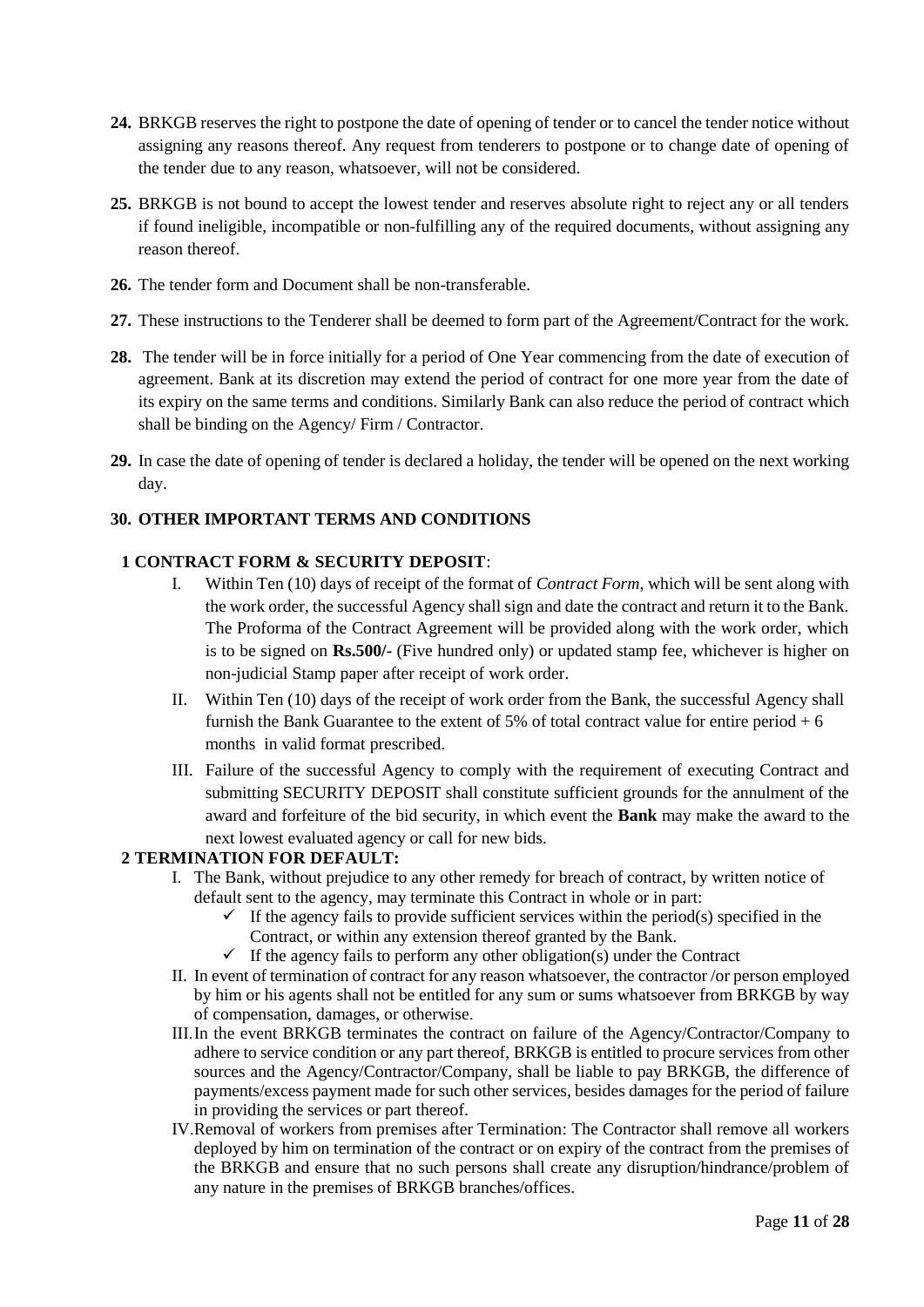## **3. SUPPLIER'S OBLIGATIONS**:

- I. The successful agency is responsible for managing the activities of its personnel or subcontracted personnel and will hold itself responsible for any misdemeanors.
- II. The successful agency will treat as confidential all data and information about the Bank, obtained in the execution of his responsibilities, in strict confidence and will not reveal such information to any other party without the prior written approval of the Bank.
- III. Other terms & conditions:
- a. Contract will be for a period of One year from the date of empanelment which is extendable for the further period of one year if bank desire to do.
- b. The agency's staff shall not misbehave with any of the Bank's staff members/customers and will not enter into any unlawful activities in the premises.
- c. Bank staff/security staff will have the right to check/search or interrogate any of the agency's staff while entering/working/leaving the premises.
- d. The agency shall issue identity cards to their workers on the agency's ID Cards. No person without this card shall be allowed any entry in to the Bank's premises and shall submit details, such as names, parentage, residential address, mobile no., age etc along with recent photograph of the personal deployed by him to bank.
- e. The worker to be deployed at a Branch preferably from Service area and he should be well known of the operating area of the Branch. Experience if any shall be solicited. He shall be acceptable to the Branch Manager/Regional Manager/General Manager of the concerned Branch/RO/HO. The Bank reserves the right to accept/reject the person deployed by the agency.
- f. Agency quoted commission (administrative charges) shall be reasonable and that should not be lesser than the TDS applicable on wages from time to time. Offering the outsourcing services at Zero commission by the agency shall be disqualification.
- g. The period of contract shall be invariably informed in writing by the agency to their worker deputed to Branch/Office.
- h. EPF & ESI remittances for the outsourced personnel deployed at the Bank shall be remitted through a separate challan (exclusively to our Bank).
- i. It is the obligation/responsibility of the agency to obtain attendance/duty certificates of its employees in time and to claim bill basing on the number of days worked. The agency is responsible for any delay in submission of bills to the Bank due to non-receipt of duty certificates and the consequences thereon in the statutory remittances i.e. Penalty etc are to be paid by the agency only.
- j. All the workers will attend the work in proper uniform with emblem/name of the firm embroidered at the cost of agency.
- k. The points mentioned in the scope of work will be done to the satisfaction of the Bank and in time.
- l. The payment shall be made on monthly basis for which the agency shall have to raise a bill. The agency should have TIN No. GST No etc. as per Government Guidelines.
- m. No advance payment shall be made.
- n. The rate shall remain same throughout the contract period and no extra amount shall be paid in case Bank asks to carry out any work related to specialized cleaning on any day.
- o. There will be no increase in the rate during the contracted period. However, minimum wages may be increased as per Government orders.
- p. The agency has to ensure that minimum wages are being paid to the skilled and unskilled work force and he has to produce the requisite certificate of depositing the desired amount of deductions ie.PF/ESIC etc. as per labour act with appropriate authorities. The payment shall be released after production of these papers and certificates through e- payment system of the Bank. Further,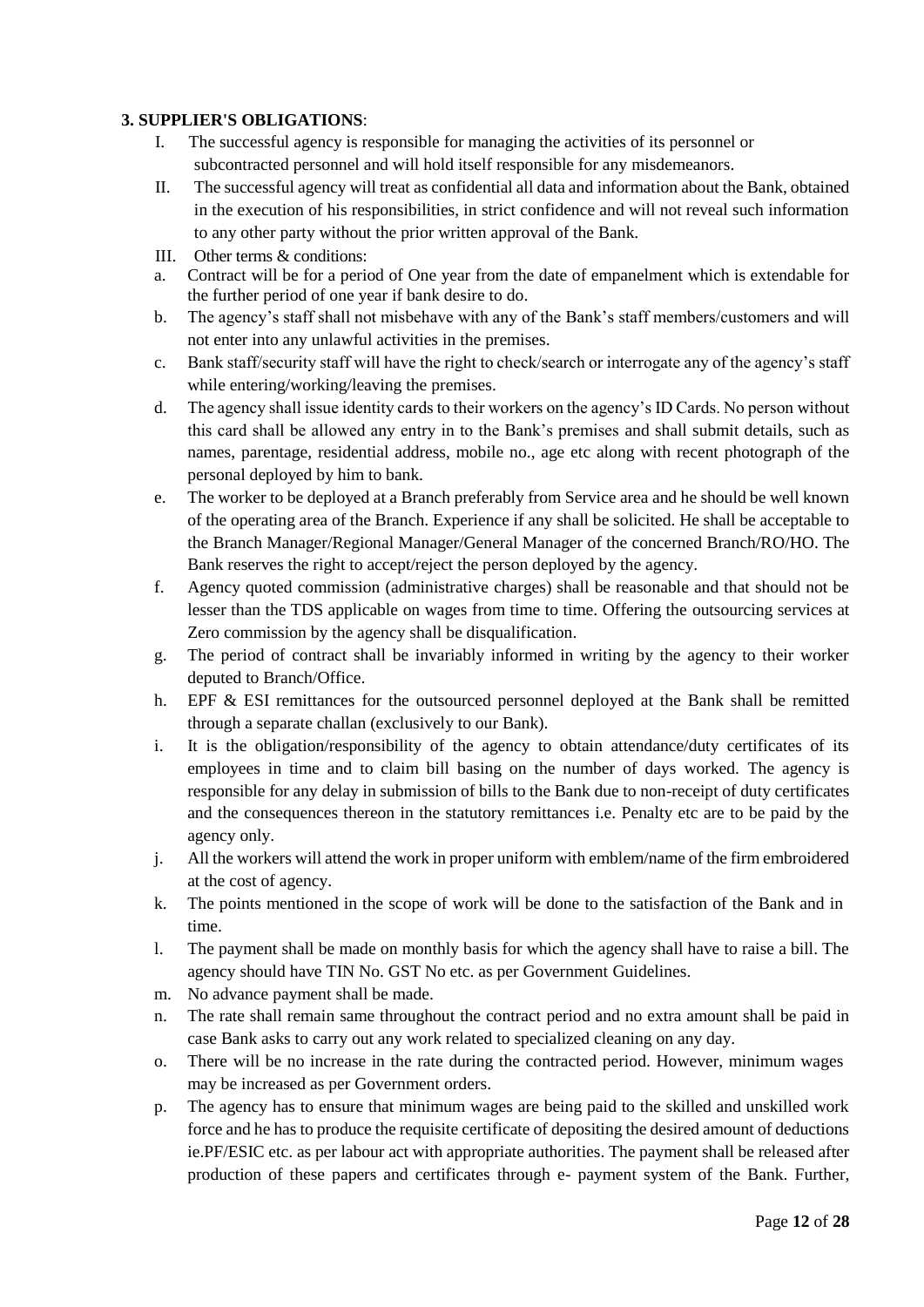monthly payment shall be released only after receipt of PF&ESI counterfoil/letter showing deposited the requisite amount with respective competent authorities.

- q. The Agency/ Firm / Contractor shall allow inspection of all the prescribed labour records to any of his manpower or to his agent at a convenient time and place after due notice is received or from the labour officer or any other person, authorized by the Central Government on his behalf. The Agency/ Firm / Contractor shall submit periodical return as may be specified from time to time.
	- r. Agency/Service Provider to ensure that rates quoted by him fulfil the minimum wages criteria as fixed by the Govt. of India If the Bank feels that the rates quoted does not fulfil the minimum wages criteria clause, the bid shall be rejected out-rightly.
	- s. Agency/Service Provider to ensure that the wages of their workforce engaged at our Bank is credited to their respective bank account.
	- t. The Agency shall bear all the costs and expenses in respect of all charges, stamp duties etc. relating to the contract, documents etc. to be signed.
	- u. The Agency shall pay a **security deposit**) to extent of 5% of total contract by Bank guarantee to the *Bank within 10 days of the receipt of work order and* prior to commencement of service under the contract. The Security Deposit may be in the form of Deposit with the Bank or in the form of Bank Guarantee from a reputed bank. The *Bank* shall be entitled to adjust or appropriate or forfeit the said security deposit towards loss or damage caused by the Agency or his employees or the amount of value of shortage or breakage to any premises, equipment's, appliances, items etc. entrusted to or caused to other assets of *Bank* by the Agency or his employees or any other liability of the Agency. The security deposit will be released after six months of contract termination after assessing the requisite deductions if any on account of damages or alternate source of service arrangement/s made by BRKGB on account of failure of Agency/Contractor/Company in fulfilling service conditions or part thereof.
	- v. In case, the agency assigns or sub-contracts this contract without written approval of the *Bank*  or in case the performance of the Agency is found unsatisfactory in case of contravention by the agency of any of the terms & conditions contained herein and Schedules hereto, the *Bank*  shall have the right to terminate the contract without giving any notice to the Agency. The Principal of the *Bank* shall be the sole authority to decide and judge the quality of service rendered by the Agency and his decision will be fully binding on the Agency.
	- w. The Successful Agency shall execute an indemnity bond against the loss/damage sustained during the period of contact caused by the personnel outsourced by that particular Agency/Agency. The indemnity holds good and binds over the agency, if the information about the said loss/damage is unearthed even after the contract period.
	- x. The services of the agency shall be extended to the Branches/Offices located in the area of operations of the Bank at the sole discretion of the Bank, if it is necessary.
	- **y. Eligibility of the persons deployed:** That for performing the assigned work, the contractor shall deploy medically, physically fit and literate persons (should be above 18 and below the age of 50) and shall be conversant in Hindi and local language.
- **4.** If any tender is withdrawn before the expiry of validity and after the acceptance of the tender, the Earnest Money of the tenderer will be forfeited.
- **5.** Successful tenderer is to execute an agreement in the proper form on a **Rs.500/-** (Five hundred only) or updated stamp fee, whichever is higher on non-judicial Stamp paper the cost of which will be borne by the tenderer himself within stipulated time. Such agreement must conform to all the terms and conditions of RFP and other such condition in the tender offer as may be agreed upon by BRKGB.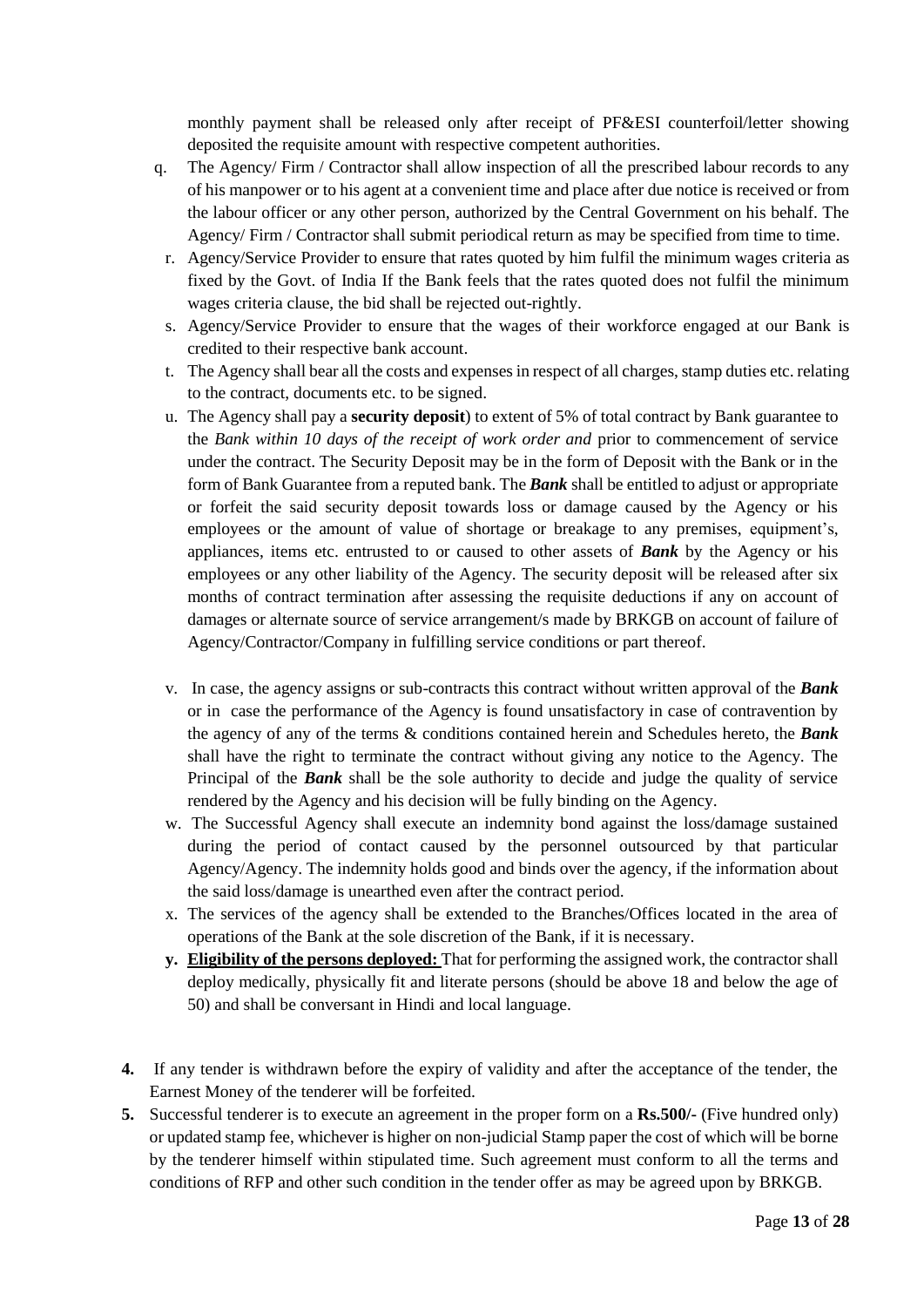- **6.** If the work is not performed by any or all the manpower on any day/days in a month, deduction shall be made proportionately (per day basis) from the bills of the Agency/ Firm / Contractor and a penalty **@ Rs. 100/- per working day for each Unskilled Manpower may** be imposed.
- **7.** The accountability and responsibility for maintaining & secrecy of the data will be with the Agency/ Firm / Contractor.
- **8.** If any of the information furnished by the Agency/ Firm / Contractor is found to be incorrect the contract is likely to be terminated.
- **9.** BRKGB does not bind himself to accept the lowest tender and reserve the right (i) to reject any or all tenders (ii) the right to accept any portion of the tender offered without assigning any reason and also to split the tender and award the same to different parties. He can also reduce or extend the period of contract without assigning any reason.
- **10.** Acceptance of the tender will be communicated by an acceptance **Note or Letter of Intent.**
- **11.** The BRKGB will not be liable to pay any interest on the Earnest Money or Security Deposit Money. If the successful tenderer withdraws tender before formal approval after tender or after contract fails to comply with any of the terms and conditions act out above, the BRKGB reserve the right's to forfeit Earnest Money /Security Deposit.
- **12.** The Agency/ Firm / Contractor shall be responsible for providing all statuary benefit to the personnel employed by him like EPF, ESI etc, as applicable. Agency/ Firm / Contractor need to deposit the attested copy of Challan / documentary proof of depositing ESI/EPF(employee & employer contribution, as applicable, if any) and GST quarterly with the bill.
- **13.** The manpower engaged by the Agency/ Firm / Contractor for executing jobs is purely responsibility of the Agency/ Firm / Contractor and they will not have any claim/liability on the BRKGB The Agency/ Firm / Contractor will intimate to the local police station regarding identity and permanent address of the persons employed and so provided to BRKGB for their credentials verification by the police. A copy of the acknowledgement received from local police station should be submitted to this office. Police verification is must & to be done by once in a year.
- 14. For all intents and purposes, the Agency / Firm shall be the "Employer" within the meaning of different Labour Legislations/Act in respect of manpower Operator so employed and deployed in Branches/Offices. The manpower deployed by the Agency/ Firm / Contractor in Branches/Offices shall not have claims of any Master and Servant relationship nor have any principal and agent relationship with or against BRKGB.
- **15. TAXES AND DUTIES**: Agency/ Firm / Contractor shall pay **all levies, fees, royalties, taxes and duties** payable or arising from out of, Signature of bidder with seal by virtue of or in connection with and/or incidental to the Contract or any of the obligations of the parties in terms of the Contract Documents and/or in respect of the works or operation(s) or any part thereof to be performed by the Agency/ Firm / Contractor and the Agency/ Firm / Contractor shall indemnify and keep indemnified the BRKGB from and against the same or any default by the Agency/ Firm / Contractor in the payment thereof.
- **16. INDEMNITIES** : The Agency/ Firm / Contractor shall at all times hold the BRKGB harmless and indemnify from against all actions, suits, proceedings, works, cost, damages, charges, claims and demands of every nature and description brought or procured against the BRKGB, its officers, and officials and forthwith upon demand and without protest or demur to pay to the Department any and all losses and damages and cost (inclusive between attorney and client) and all costs incurred in endorsing this or any other indemnity or security which the BRKGB may now or at any time have relative to the work or the Agency/ Firm / Contractor's obligations or in protecting or endorsing its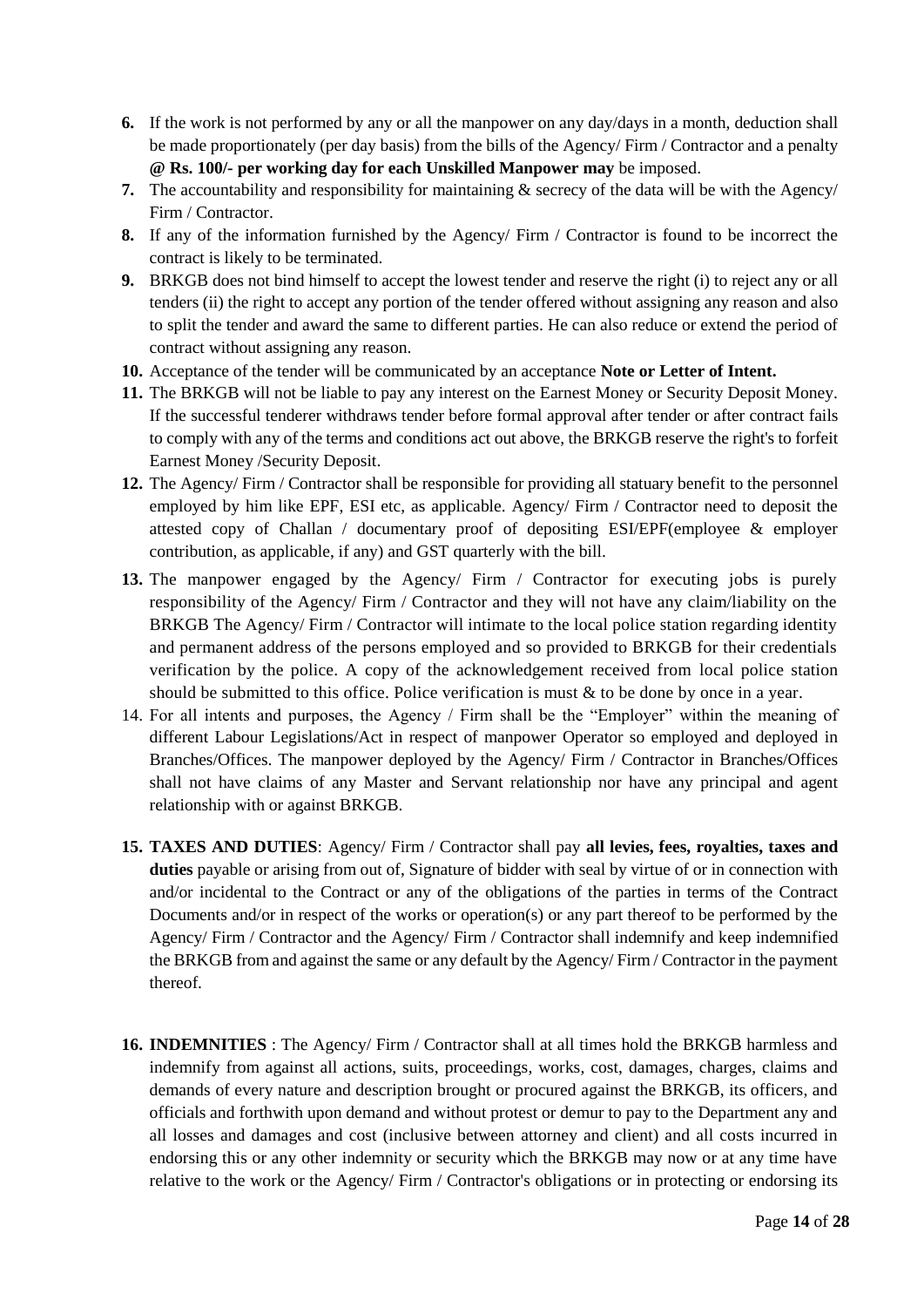right in any suit or other legal proceedings, charges and expenses and liabilities resulting from or incidental or in connection with injury, disease or disablement to or death of any person(s), including employees of the Agency/ Firm / Contractor or damage to property resulting from or arising out of or in any way connected with or incidental to the operations caused by the contract documents. In addition the Agency/ Firm / Contractor shall reimburse the BRKGB or pay to the BRKGB forthwith on demand without protest or demur all costs, charges and expenses and losses and damages otherwise incurred by it in consequence of any claims, demands and actions which may be brought against the BRKGB arising out of or incidental to or in connection with the operation covered by the contract.

#### **17. INSOLVENCY OR DEATH OF AGENCY/ FIRM / CONTRACTOR**

i) In the event of the Agency/ Firm / Contractor being adjudged insolvent or going voluntarily into liquidation or having received order or other order under Insolvency act made against him or, in the name of a Company or, the passing of any resolution, or making of any order for winding up whether voluntarily or otherwise, or in the event of the Agency/ Firm / Contractor failing to comply with any of the conditions herein specified, the BRKGB shall have the power to terminate the contract without previous notice.

Agency/ Firm / Contractor's heirs/representatives shall, without the consent in writing to the BRKGB, have the right to continue to perform the duties or engagements of the Agency/ Firm / Contractor or under the contract in case of his death. In the event of the Agency/ Firm / Contractor, with such consent aforesaid, transferring his business, and in the event of the Agency/ Firm / Contractor being a company and being wound up any time during the period of this contract for the purpose and with the object of transferring its business to any persons or a company, the Agency/ Firm / Contractor shall make it one of the terms and stipulations of the contract for the transfer of his properties and business, that such other person or company, shall continue to perform the duties or engagements of the Agency/ Firm / Contractor under this contract and be subject to his liabilities there under. Proof of Death and other relevant documents to this effect shall be submitted to the BRKGB, in writing.

iii) Without prejudice to any of the rights or remedies under this contract, if the Proprietor/ Contractor dies, the BRKGB shall have the option of terminating the contract without compensation to the Agency/ Firm / Contractor, which does not amount to Breach of the contract.

- **18. Terms of Payment**: Payment will be made by the Bank against the acquaintance/invoice and on production of satisfactory evidences of EPF, ESI & Other statutory remittances. Payment will be credited directly to the account of the Agency and the agency shall maintain account with our Bank for this purpose. All its provided workers shall maintain savings account with our Bank and the agency shall have to transfer the wages from their account to workers accounts invariably.
- **19.** The Agency/ Firm / Contractor's heirs/representatives shall NOT have any right to claim any permanent or temporary employment in BRKGB. The Agency/ Firm /Contractor's shall solely be responsible for their personal engagement, payment, damages, or any other related concern.
- **20. Dispute Resolution:-** The Bank and the selected Bidder shall make every effort to resolve amicably, by direct informal negotiation between the respective authority of the Bank and the Bidder, any disagreement or dispute arising between them under or in connection with the contract.

 If the respective authority and Bidder are unable to resolve the dispute after thirty days from the commencement of such informal negotiations, they shall immediately escalate the dispute to the senior authorized personnel designated by the Bidder and Bank respectively.

If after thirty days from the commencement of such negotiations between the senior authorized personnel designated by the Bidder and Bank, the Bank and the Bidder have been unable to resolve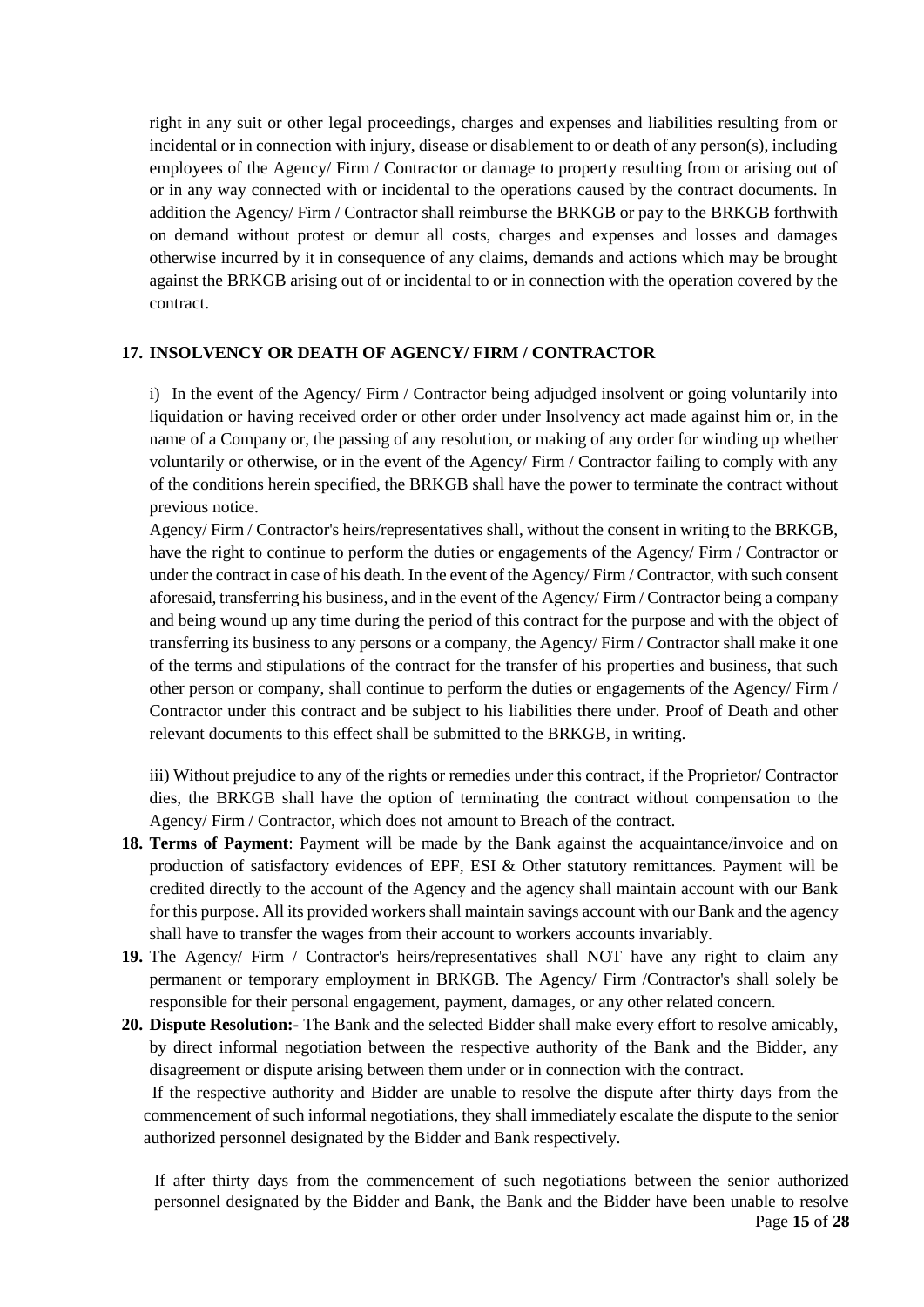contractual dispute amicably, either party may require that the dispute be referred for resolution through formal arbitration.

- **21. Arbitration:** All disputes and differences of any kind whatsoever arising out of or in connection with the work order shall be with in jurisdiction of courts in AJMER or shall be referred to arbitration under AJMER Jurisdiction. The arbitrator may be appointed by both the parties or in case of disagreement each party may appoint an arbitrator and appoint third presiding arbitrator mutually agreed by both and the decision of the arbitrator(s) shall be final. Such arbitration has to be governed by the provisions of Indian Arbitration Act. According to Article 119, Limitation Act, 1963, (as amended from time to time) the period of limitation for an application to set aside an award under the Arbitration Act, 1940 (as amended from time to time), begins to run from the 'date of service of the notice of the filing of the award'. The expression "date of notice" means not only a formal intimation but also an informal one. The notice can be given orally also. When a signed copy of the award is given to the party and his signature taken as a token of such receipt, this shall amount to a notice and the time for filing an application under Article 119 (a), Limitation Act, 1963 would run from that date.
- **22. Governing Laws:** This RFP and the subsequent contract shall be governed and construed and enforced in accordance with the laws of India. Both Parties shall agree that in respect of any dispute arising upon, over or in respect of any of the terms of this agreement, only the court in Ajmer shall have exclusive jurisdiction to try and adjudicate such disputes to the exclusion of all other courts.
- **23. Information Confidentiality:** This document is meant for the specific use by the Company / person/s interested to participate in the current tendering process. This document in its entirety is subject to copyright laws. BRKGB expects the Bidders or any person acting on behalf of the Bidders to strictly adhere to the instructions given in the document and maintain confidentiality of information. The Bidders will be held responsible for any misuse of the information contained in the document and liable to be prosecuted by the Bank, in the event of such circumstances being brought to the notice of the Bank. By downloading the document, the interested party is subject to confidentiality clauses.

Signature of bidder with seal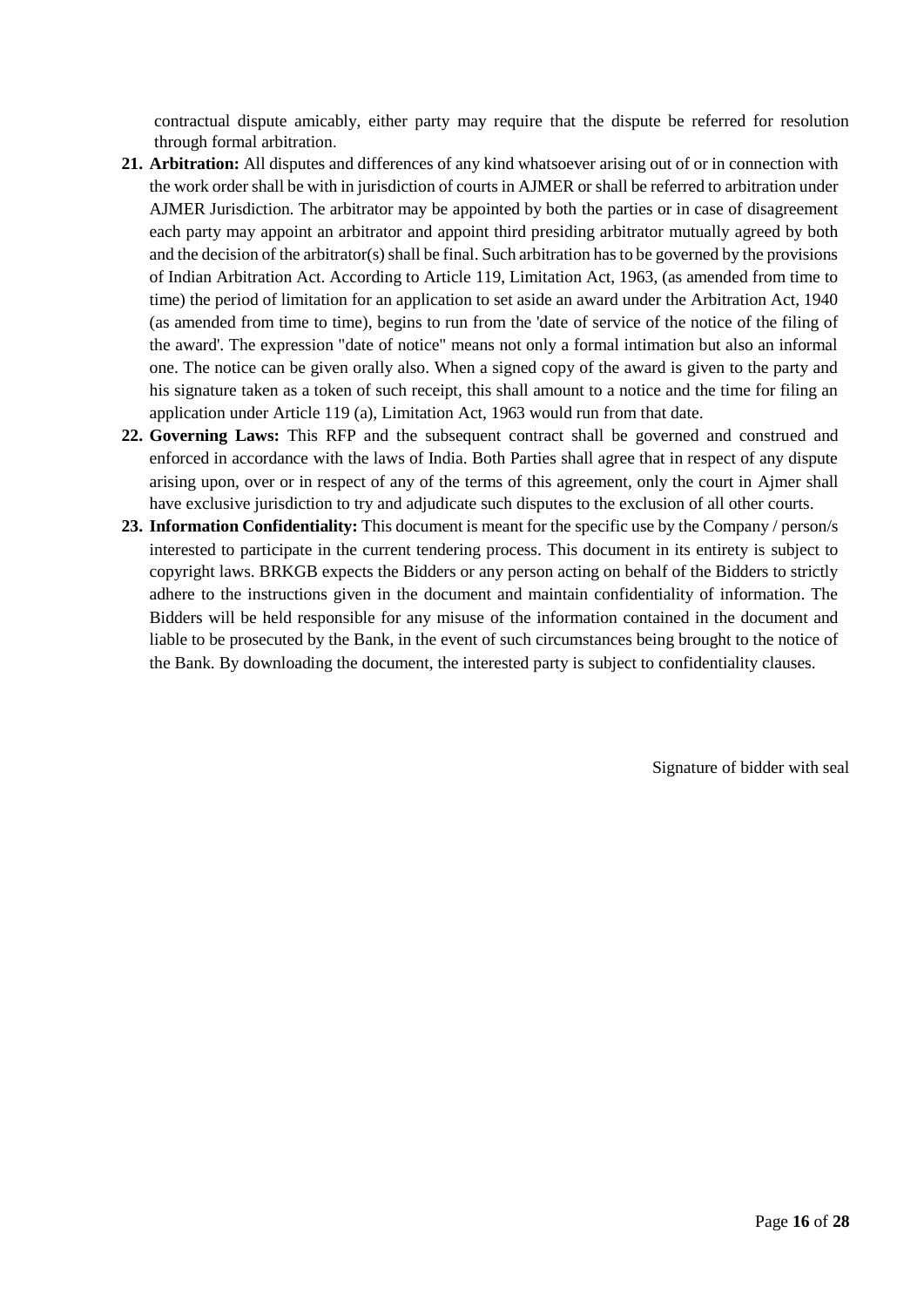#### **SECTION-III BID FORM**

Ref.No ............................................................................................... Place: ...

Date: .......... , 2021

To, The General Manager, Baroda Rajasthan Kshetriya Gramin Bank Plot no. 2343, 2nd floor Vaishali Nagar AJMER-305004

## Dear Sir,

*Having examined the Request for Proposal (RFP): ------------------------------------------------- , the receipt of which is hereby duly acknowledged, we, the undersigned, offer to provide the personnel for sweeping, cleaning & maintenance of your Branches/ Offices in conformity with the said RFP for the sum mentioned in the Financial Bid or such other sums as may be ascertained in accordance with the Schedule of Prices attached and made part of this Bid.*

We undertake, if our Bid is accepted, to provide personnel/labour in accordance with the Schedule specified. If our bid is accepted, we will obtain the guarantee of a Bank in a sum equivalent to 5 per cent of the Contract Price for the due performance of the Contract, in the form prescribed by the Bank.

We agree to abide by this bid for a period of **-90-** days from the last date of submission of Bid and shall remain binding upon us and may be accepted at any time before the expiration of that period.

Until a formal contract is prepared and executed, this bid, together with your written acceptance thereof and your Notification of Award, shall constitute a binding Contract between us.

We undertake that, in competing for (and, if the award is made to us, in executing) the above contract, we will strictly observe the laws against fraud and corruption in force in India namely "Prevention of Corruption Act 1988".

Commissions or gratuities, if any paid or to be paid by us to agents relating to this Bid, and to contract execution if we are awarded the contract, are listed below:

Name & address of agent Amount & currency Purpose of commission or gratuity \* (If none, state none)

We understand that you are not bound to accept the lowest or any bid you may receive. Dated this .........day of ............... 2021

(Signature)

(In the capacity of)

Duly Authorised to sign bid for & on behalf of (Name & Address of the Agency)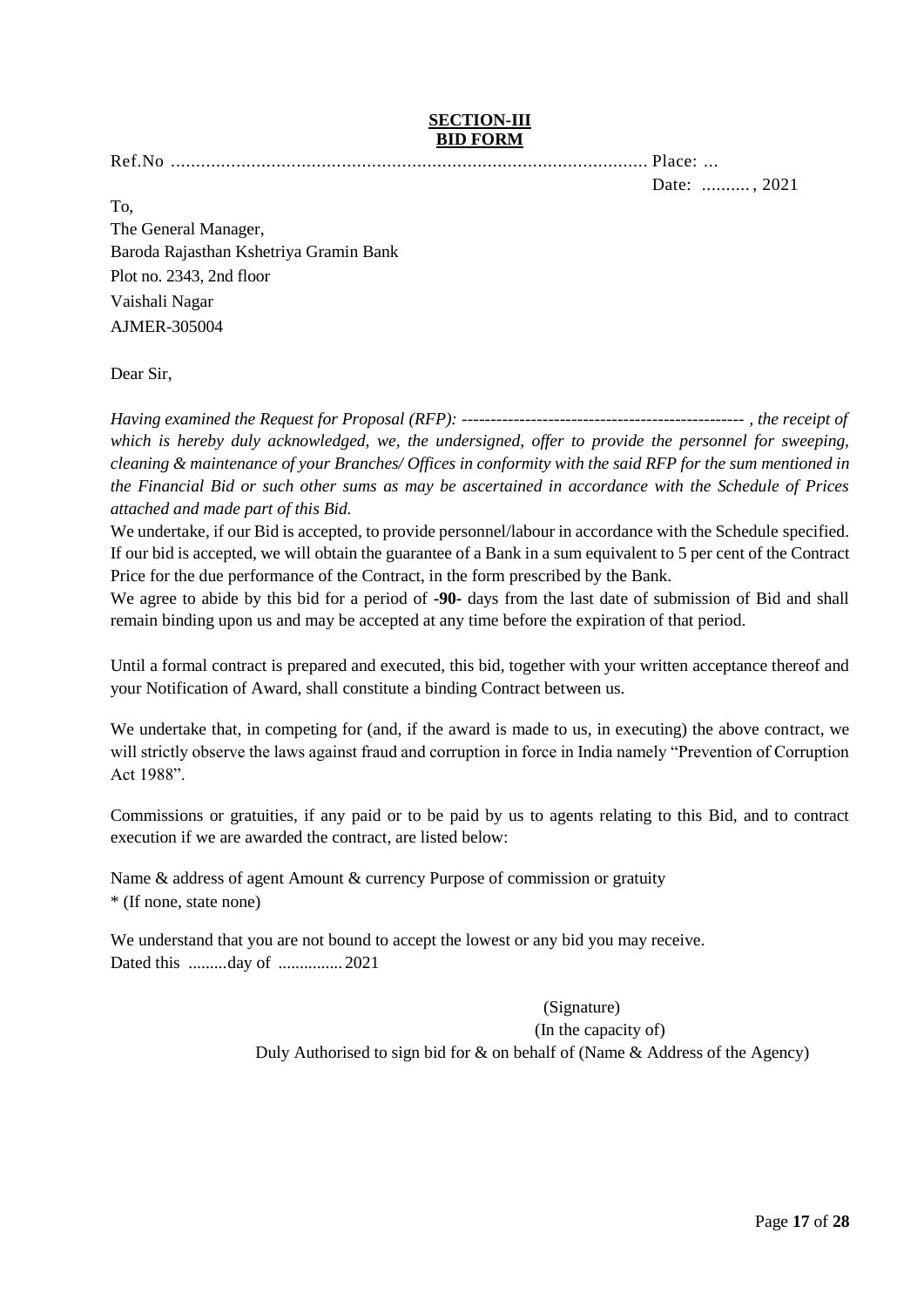## **SECTION-IV**

#### **BID SECURITY FORM**

Whereas called "the Agency") has submitted its Bid dated 2021 for the supply of \_\_\_\_\_\_\_\_\_\_\_\_\_\_(hereinafter called "the Bid")

KNOW ALL PEOPLE by these presents that WE \_\_\_\_\_\_ of \_\_\_\_\_\_\_\_\_\_\_ having our Registered Office at\_\_\_ \_\_\_\_\_\_\_\_\_\_\_\_\_\_\_\_\_\_\_\_\_\_\_\_\_\_\_\_\_\_\_\_\_\_\_\_\_\_\_\_\_\_\_\_\_\_\_\_\_\_ (hereinafter called "the Bank") are bound to Baroda Rajasthan Kshetriya Gramin Bank, Head Office: Ajmer (hereinafter called "the Principal employer") in the sum of \_\_\_\_\_\_\_\_\_\_\_\_\_\_\_\_\_\_\_\_\_\_\_\_\_\_\_\_\_ for which payment well and truly to be made to the said agency, the Bank binds itself, its successors and assigns by these presents. Sealed with the Common Seal of the said Bank this \_\_\_\_\_\_\_\_\_\_\_\_\_\_\_\_\_\_\_\_\_\_\_\_\_\_\_\_ day of \_\_\_\_ 2021.

THE CONDITIONS of this obligation are:

- 1 If the Agency withdraws its Bid during the period of bid validity specified by the Agency on the Bid Form; or
- 2 If the Agency, having been notified of the acceptance of its Bid by the Principal employer during the period of Bid validity.
- 3 Fails or refuses to execute the Contract Form if required; or Fails or refuses to furnish the Performance Security, in accordance with the terms of the Bid.

We undertake to pay the Principal employer up to the above amount upon receipt of its first written demand, without the Principal employer having to substantiate its demand, provided that in its demand the Principal employer will note that the amount claimed by it is due to it, owing to the occurrence of one or both of the two conditions, specifying the occurred condition or conditions.

This Guarantee will remain in force up to and including--------------------- , 2021, and any demand in respect thereof should reach the Bank not later than the above date.

(Signature and Seal of Bank)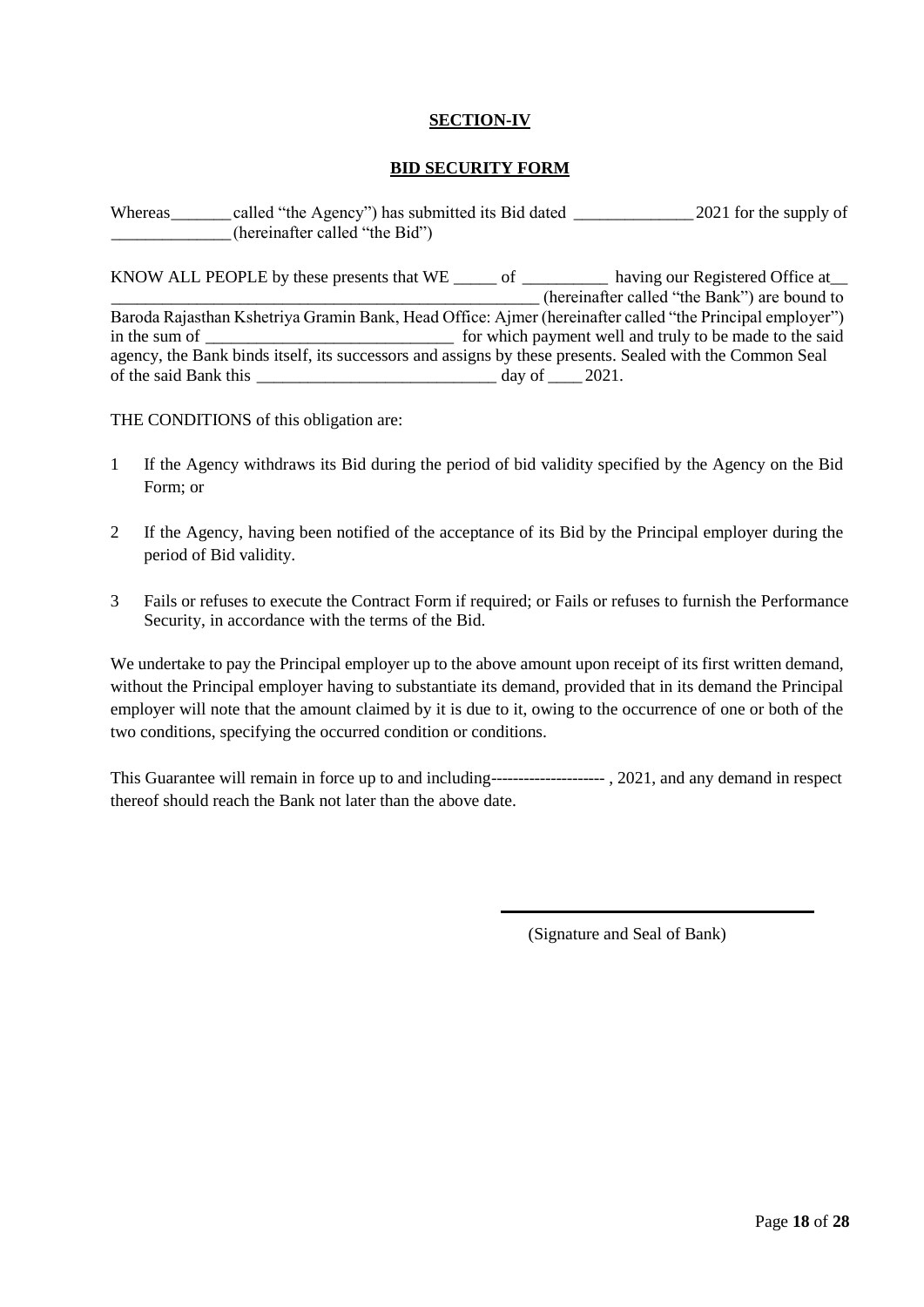#### **SECTION-V**

## **LETTER OF AUTHORISATION TO BID**

No. ...........................................................................................................................................Dated: / /2021

The General Manager, Baroda Rajasthan Kshetriya Gramin Bank Plot no. 2343, 2nd floor Vaishali Nagar AJMER-305004.

Dear Sir,

Sub: Letter of Authorisation to bid for Baroda Rajasthan Kshetriya Gramin Bank's RFP floated for **Hiring of Services of Sweeping, Cleaning & Maintenance functions at Branches /Offices**  requirements.

*We M/s...........................(Name and address of the Agency) hereby authorize(Name and Address of Agents), our Business Partner/Authorised representative to submit a bid, and sign the contract on behalf of us for all the requirements by the bank as called for vide the bank's request for proposal reference no. ........................Dated ..............., 2021.*

Yours faithfully,

(NAME)

(Name of principal agency on whose behalf the proposal is submitted)

Note: *This letter of authority should be on the letterhead of the principal agency/agency/organization on whose behalf the proposal is submitted and should be signed by a person competent and having the power of attorney to bind the principal. It should be included by the Agency in its bid.*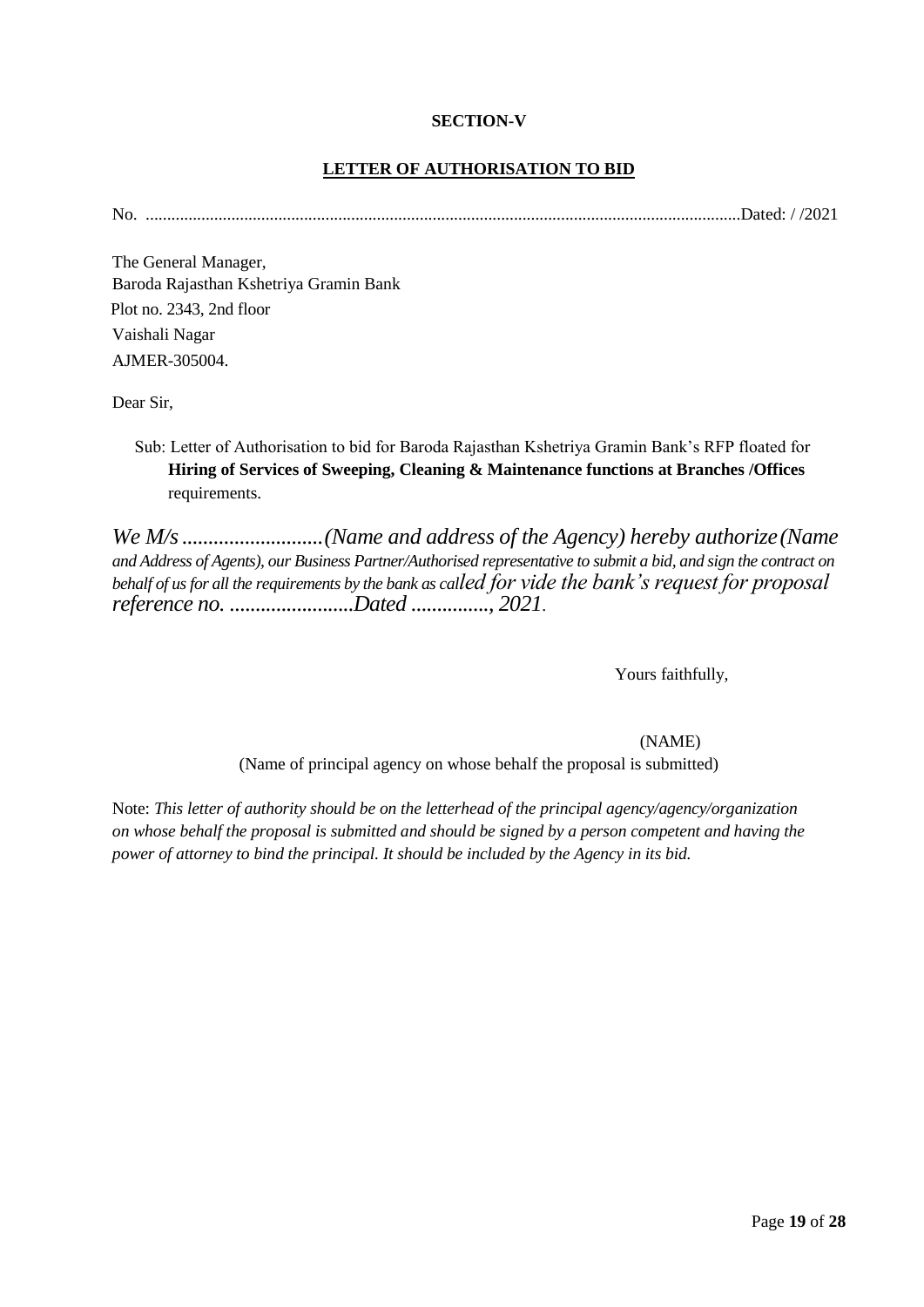## **SECTION – VI**

#### **PROFORMA OF BIDDER'S DETAILS**

1. Name of Tendering Company/ Firm / : Agency (Attach certificate of registration) 2. Name of proprietor / Director of : Company/Firm/agency 3. Full Address of Reg. Office with Telephone : No., FAX No. & E-Mail 4. Full address of Operating/Branch Office : with Telephone No., FAX No. & E-Mail 5. PAN / GIR/TAN No : (Attach Self Attested copy) 6. Service Tax Registration No. : (Attach Self Attested copy) 7. E.P.F. Registration No. : (Attach Self Attested copy) 8. E.S.I. Registration No : (Attach Self Attested copy) 9. GST Registration No. : (Attach Self Attested copy)

Self Attested copy of experience certificate / certificates issued by the competent authority for the satisfactory work carried out in outsourcing work of Skilled/Semiskilled / Unskilled Manpower Services/ Services **of Sweeping, Cleaning & Maintenance functions** in PSU's/Nationalized Banks / RRBs/ Government Department (Central/ State) for similar nature of work of value of **Rs. 1.00 Crore** per year at least during last three years(i.e 2017-2018,2018-2019,2019-2020). The summary of that can be tabulated in the given format in chronological order:--

|  | S No Details of client along<br>Amount<br>with address, telephone<br>Contract<br>and FAX numbers<br>(Rs. lacs) | Experience certificate for the<br>period from and to |    |
|--|----------------------------------------------------------------------------------------------------------------|------------------------------------------------------|----|
|  |                                                                                                                | From                                                 | To |
|  |                                                                                                                |                                                      |    |
|  |                                                                                                                |                                                      |    |
|  |                                                                                                                |                                                      |    |

(If the space provided is insufficient, a separate sheet may be attached)

10. Additional information, if any (Attach separate sheet, if required)

Signature of authorized person

Date: Name: Place: Seal:

Page **20** of **28** Signature of bidder with seal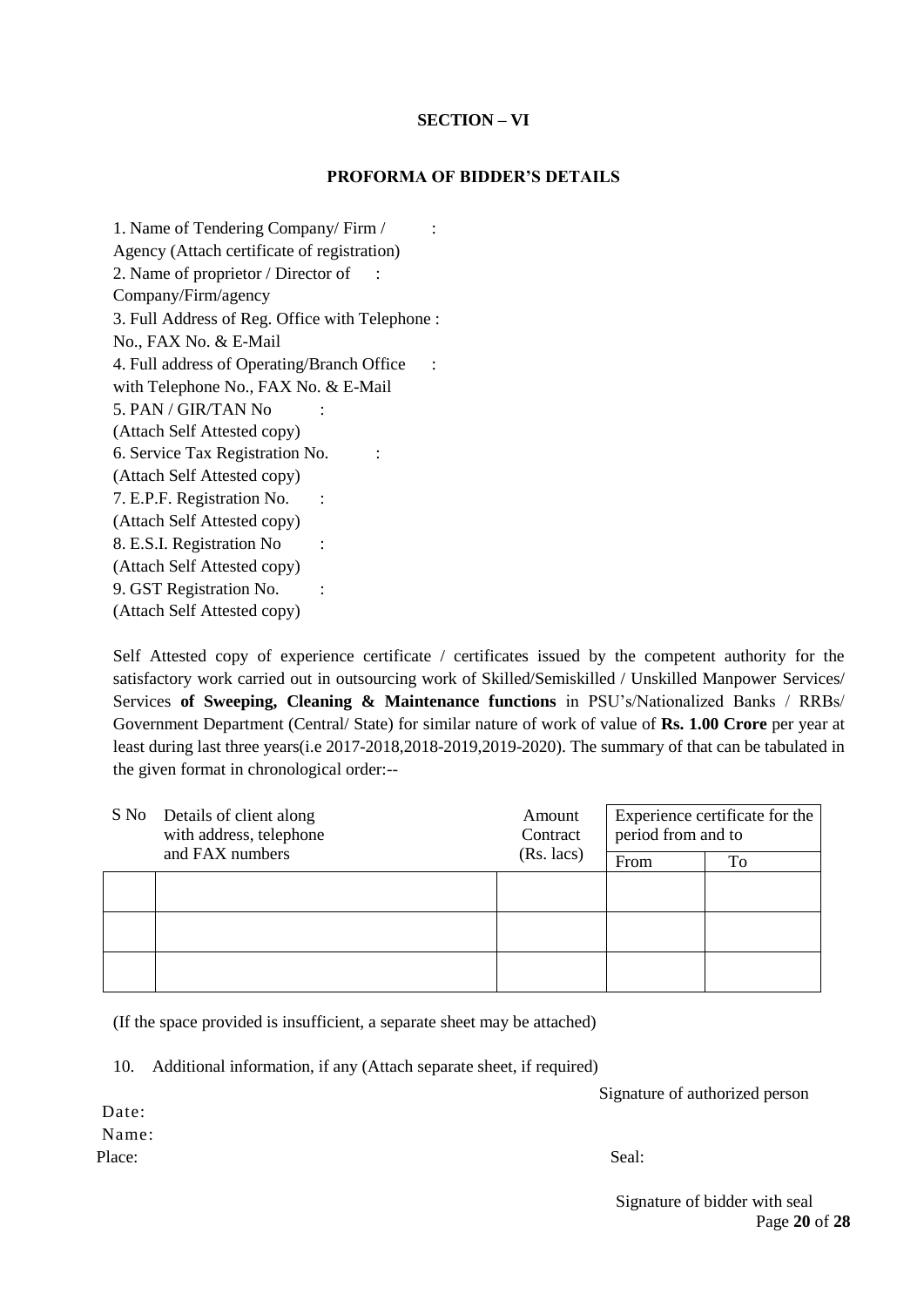## **SECTION-VII**

## **PROFORMA FOR NO NEAR RELATIVE(S) OF THE FIRM / AGENCY WORKING IN BARODA RAJASTHAN KSHETRIYA GRAMIN BANK**

**(To be executed on Rs.50/- Stamp paper & attested by Public Notary/Executive Magistrate by the bidder)**

I .......................................................................S/o Shri.........................................

 $R/\alpha$ 

Hereby certify that none of my relative (s) as defined in the tender document is/are employed in **BARODA RAJASTHAN KSHETRIYA GRAMIN BANK** as per definition as detailed below. In case at any stage, it is found that the information given by me is false/incorrect, BRKGB shall have the absolute right to take any action as deemed fit, without any prior intimation to me.

Signature of the tenderer with seal\*

The near relative (s) means:

a) Members of a Hindu Undivided family;

b) They are husband and wife.

c) The one is related to the other in manner as father, mother, son(s) & son's wife (daughter-in-law), Daughter (s) & daughter's husband (son-in-law), brother (s) and brother's wife and sister (s) & sister's husband (brother-in-law)

**In case of proprietorship firm, certificate will be given by the proprietor, and in case of partnership firm, Certificate will be given by all the partners and in case of Limited Company, Certificate will be given by all the Directors of the company or company secretary on behalf of all directors). Any breach of these conditions by the company or firm or any other person, the tender/work will be cancelled** and earnest money/security deposit will be forfeited at any stage whenever it is so noticed. The department will not pay any damages to the company or firm or the concerned person. The company or firm or the persons will also be debarred for further participation in the Bank.

Signature with Seal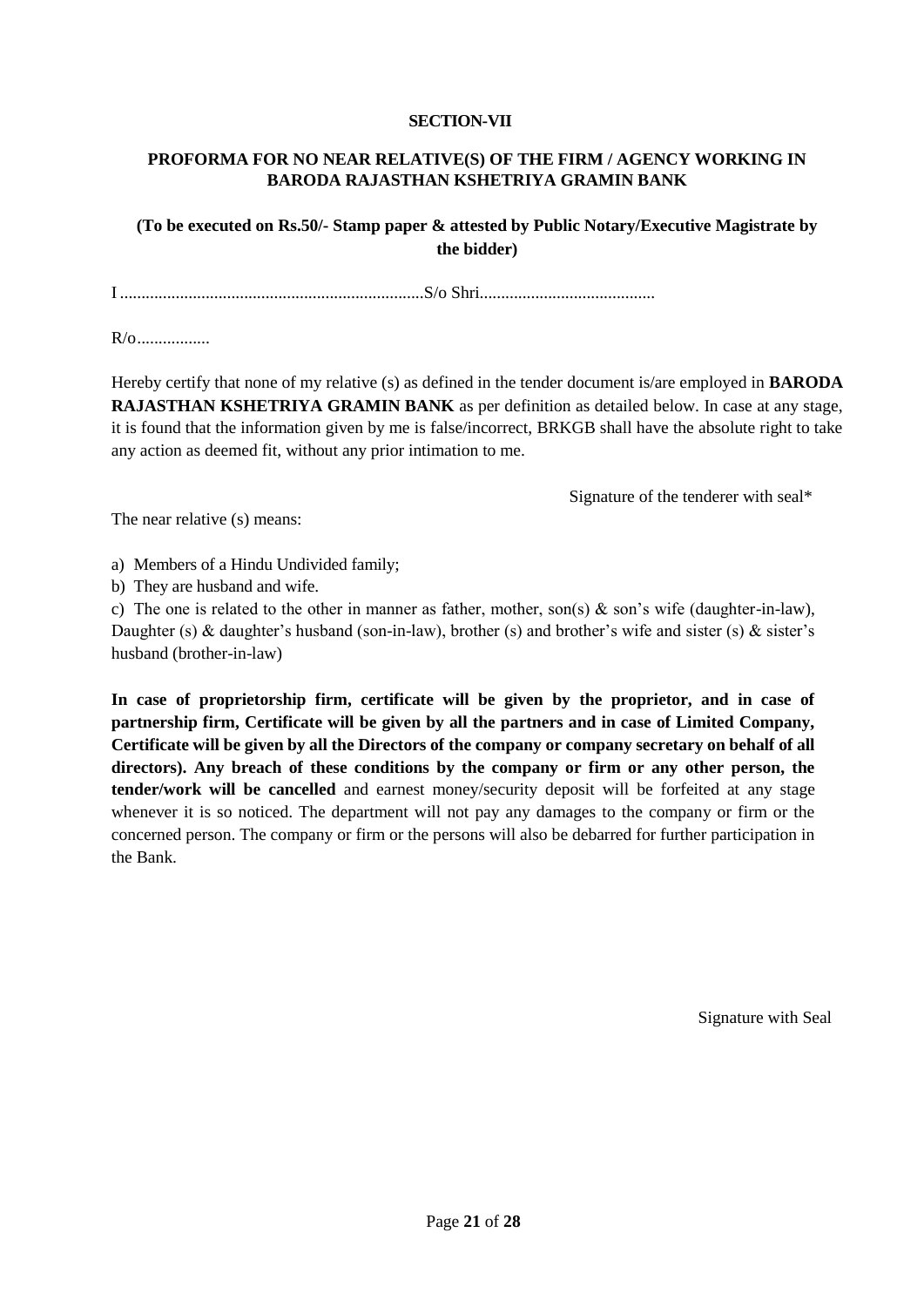## **SECTION VIII LETTER OF AUTHORISATION FOR ATTENDING BID OPENING**

To, (Must be submitted to on or before date of bid opening)

The General Manager, Baroda Rajasthan Kshetriya Gramin Bank Plot no. 2343, 2nd floor Vaishali Nagar AJMER-305004

Sub: Authorisation for attending bid opening on \_\_\_\_\_\_\_\_\_\_\_\_\_\_ (date) in the Tender of

Following person is authorised to attend the bid opening for the tender mentioned above on behalf of \_\_\_\_\_\_\_\_\_\_\_\_\_\_\_\_\_\_\_\_\_\_\_\_\_\_\_\_\_\_\_\_\_\_\_\_\_\_\_ (Bidder).

Name of the Representative Specimen Signature

1. \_\_\_\_\_\_\_\_\_\_\_\_\_\_\_\_\_\_\_\_\_\_

Signature of the Bidder

(Maximum one representative will be permitted to attend the bid opening. Permission for entry to the venue of bid opening may be refused in case authorisation as prescribed above is not received.)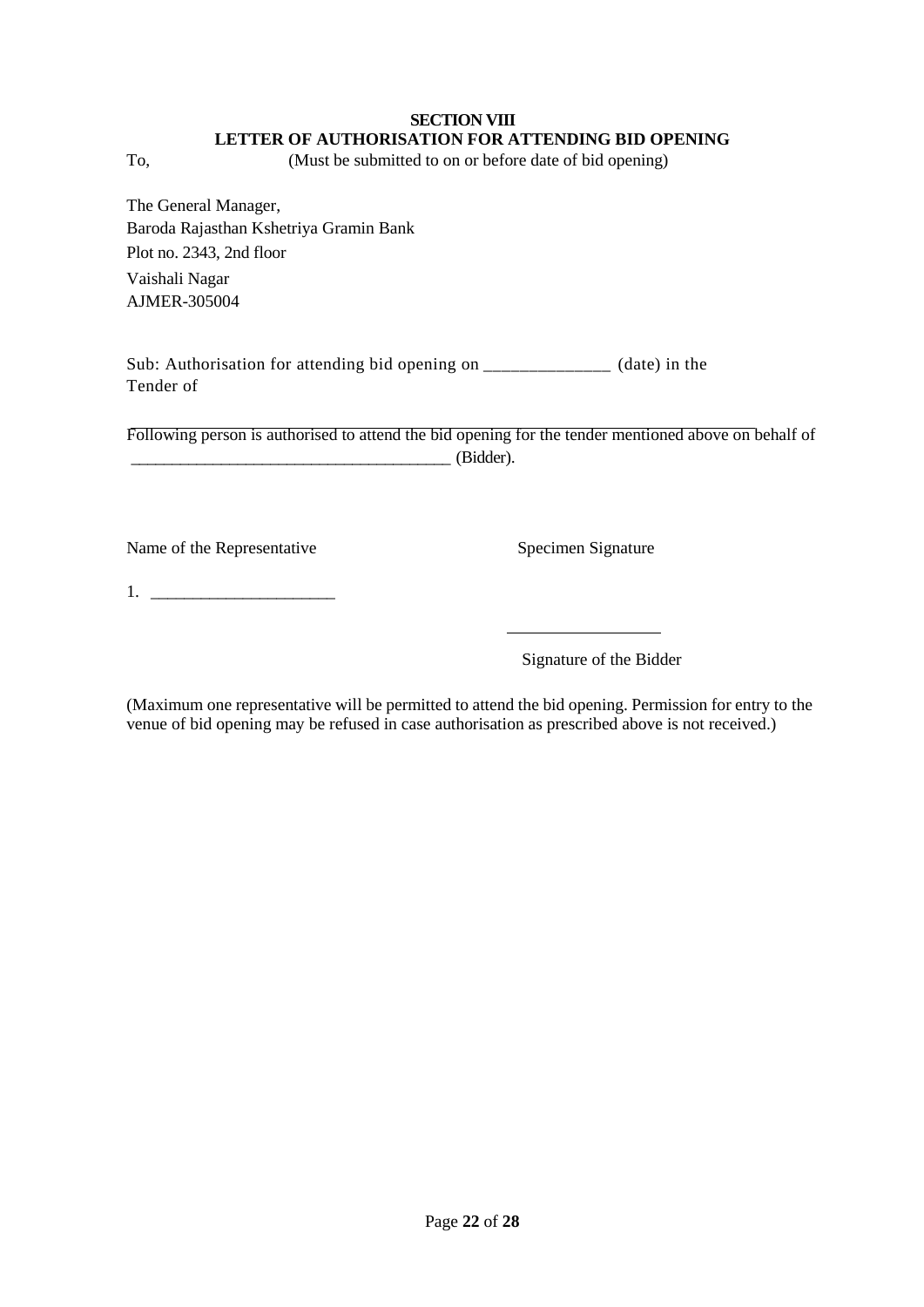#### *SECTION IX*

## **DECLARATION FOR NON TEMPERING OF TENDER DOCUMENT**

I / We /Proprietor/ Partner(s)/ Director(s) of M/s ----------------------------------------------, hereby declare that I / We have not tampered the tender document **Hiring of Services of Sweeping, Cleaning & Maintenance functions at Branches /Offices** issued on date 13.05.2021, which is downloaded from the website www.brkgb.com

| Signature                      |
|--------------------------------|
| Name                           |
| Name $\&$ address of the firm: |
|                                |
|                                |
|                                |
|                                |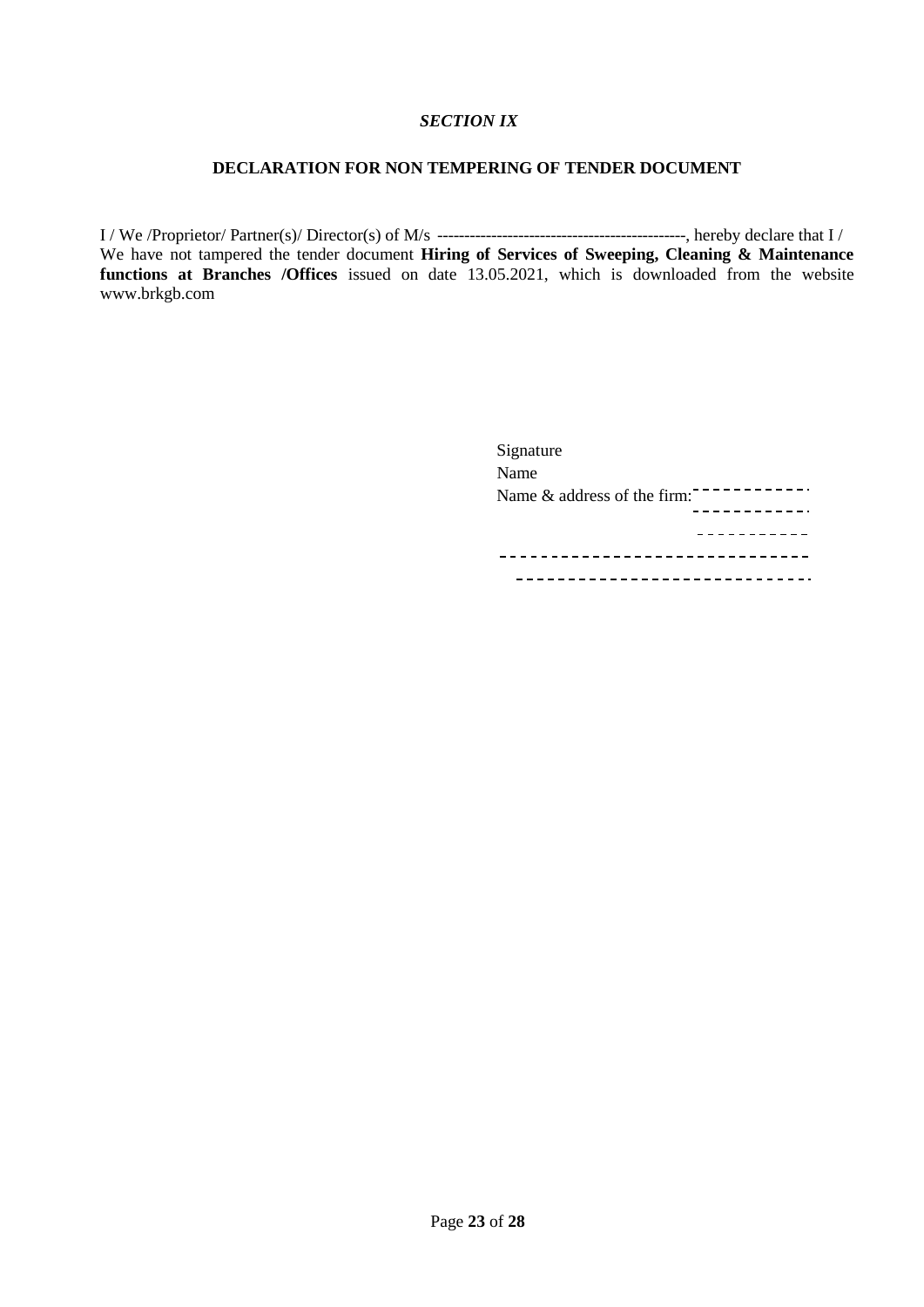#### **SECTION X**

## **DECLARATION REGARDING BLACKLISTING/ NON-BLACKLISTING**  *FROM TAKING PART IN GOVT.TENDER BY BRKGB/GOVT. DEPT*

## **(To be executed on Rs.50/- Stamp paper & attested by Public Notary/Executive Magistrate by the bidder)**

I / We Proprietor/ Partner(s)/ Director(s) of M/S. --------------------------------------------hereby declare that the firm/company namely M/S.------------------------------------------------------------------------------------has not been blacklisted or debarred in the past by BRKGB or any other Government organization from taking part in Government tenders.

#### **O r**

| blacklisted or debarred by BRKGB, or any other Government Department from taking part in Government |  |
|-----------------------------------------------------------------------------------------------------|--|
|                                                                                                     |  |
| firm/company is entitled to take part in Government tenders.                                        |  |

In case the above information found false I/We are fully aware that the tender/ contract will be Rejected /cancelled by BRKGB, and EMD/SD shall be forfeited. In addition to the above the Bank will not be responsible to pay the bills for any completed / partially completed work.

| Signature ------------------                        |
|-----------------------------------------------------|
| Name $------------------$                           |
| Capacity in which as signed: $------------------$   |
| Name & address of the firm: --- ------------------- |
|                                                     |

**Rubber Seal of the firm should be Affixed.**

Date: Signature of Bidder with seal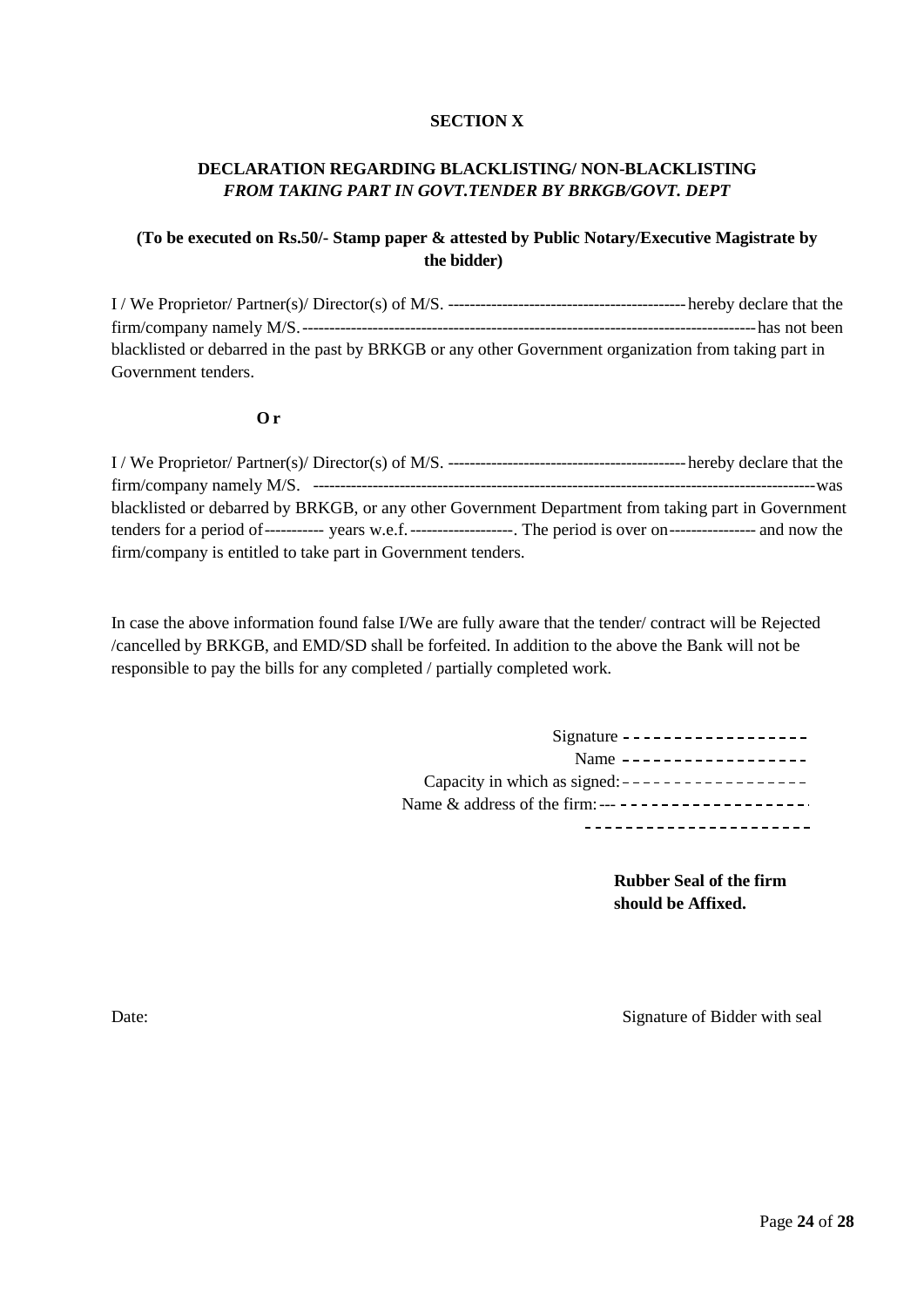#### **SECTION XI**

#### **UNDERTAKING**

- 1. I/We strictly followed all rules & regulations under Contract Labour Act-1970 and Contract Labour (Regulation and Abolition) Central rule 1971 during currency of tender.
- 2. I/We shall be personally held responsible for default of non-payment to labours / manpower engaged/provided to BRKGB for completion of work.
- 3. I/We ensured the strict compliance of various labour provisions of these labour laws:
	- a) Workmen's Compensation Act 1923.
	- b) Employees Provident Fund Act 1952.
	- c) Maternity benefit Act 1961.
	- d) Minimum wages Act 1948.
	- e) Payment of gratuity Act 1972.
	- f) Equal remuneration Act 1976.
	- g) Any other applicable Act on Labour Regulation in force and amendments issued time to time by Govt. agencies.

I/We further undertake to abide by the terms and conditions of the contract and any lapse/failure to maintain these provisions shall be the liability of\_\_\_\_\_\_\_\_\_\_\_\_\_\_\_\_\_\_\_\_\_\_\_\_\_\_ ( Name of the the Company/Agency/Firm) and the BRKGB shall be free from any liability on this account.

Authorized Signatory

#### **(NOTE: TO BE ATTCHED WITH EACH CLAIM / BILLS BY AGENCY / FIRM)**

Signature of bidder with seal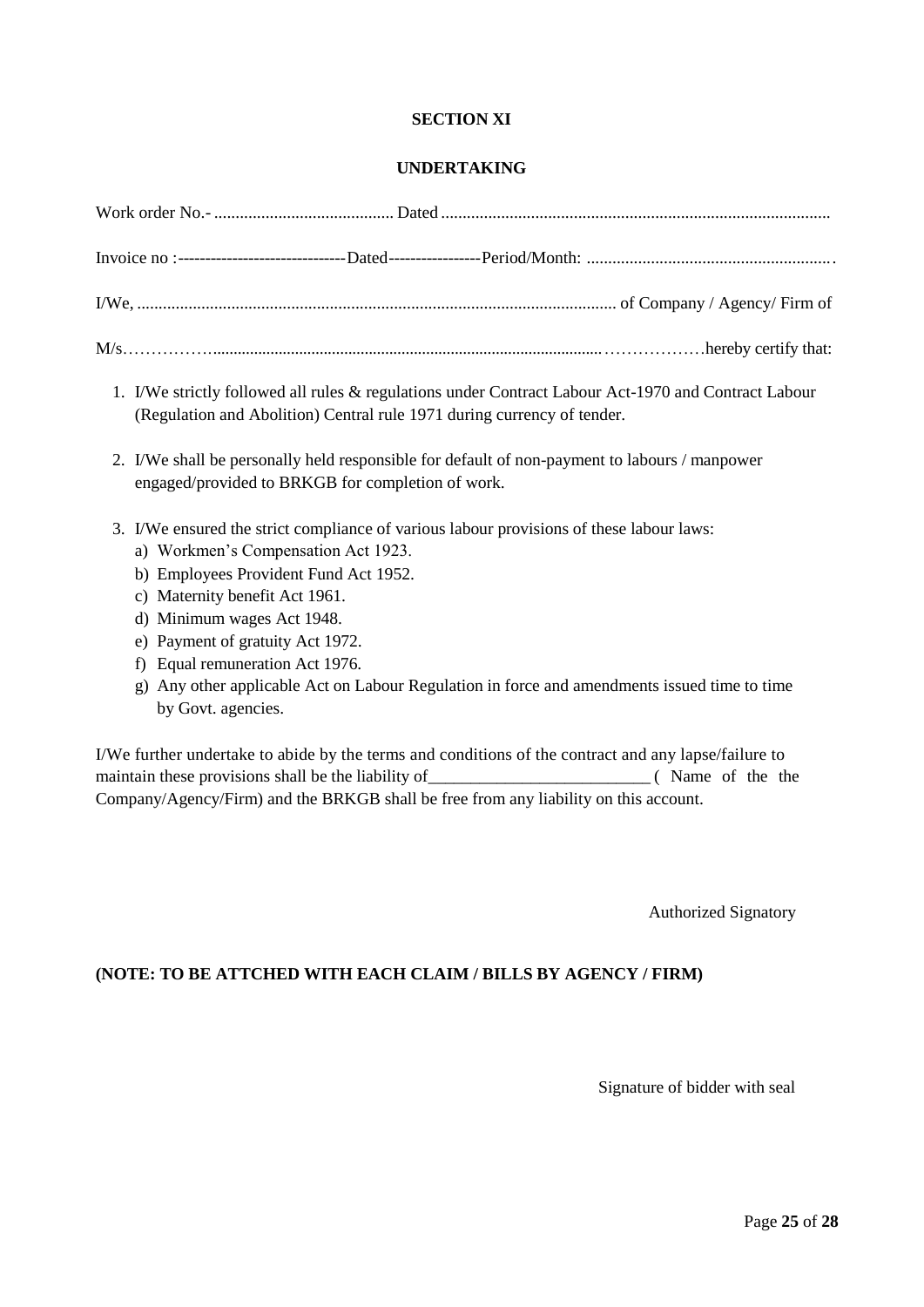## **ECTION-XII TECHNICAL BID**

| <b>Sr</b>      | <b>Particulars</b>                                                                                                      | To be filled by the participant                                                                                                       | Yes/No |
|----------------|-------------------------------------------------------------------------------------------------------------------------|---------------------------------------------------------------------------------------------------------------------------------------|--------|
| $\mathbf{1}$   | Full Name of the Company /<br>Organisation / Agency                                                                     |                                                                                                                                       |        |
| $\overline{2}$ | Constitution                                                                                                            | Proprietorship / partnership<br>/Company<br>(Registrations, deeds, bylaws<br>to be submitted)                                         |        |
| 3              | <b>Complete Address:</b>                                                                                                |                                                                                                                                       |        |
|                | Telephone No<br>Fax<br>e-mail                                                                                           |                                                                                                                                       |        |
| 4              | Details of<br>Proprietor<br><b>Managing Partner</b><br><b>Managing Director</b>                                         | Mobile No.<br>Name<br>Address<br>e-mail                                                                                               |        |
| 5              | Name and Address of the<br>Contact Persons of the<br>Firm Phone/Mobile Nos                                              |                                                                                                                                       |        |
| 6              | Year of Establishment of the<br>Company/Firm<br>(Enclose MOA/AOA)<br>(Certificate of Registration<br>& Renewal)         |                                                                                                                                       |        |
| $\overline{7}$ | <b>INCOME TAX PAN</b><br><b>TAN No</b><br>(With date)                                                                   |                                                                                                                                       |        |
| 8              | <b>Total Number of workmen</b><br>employed / on the roll of the<br>company                                              | Number:<br>We confirm that no minors are<br>employed by our firms                                                                     |        |
| 9              | Number & date of licence<br>issued under Contract Labour<br>Act<br>(Regulation & Abolition) Act<br>1970, if applicable) | ALC/CLC<br>(Central<br>Certificate<br>Government).<br>of<br>registration and up to date<br>Renewal certificates shall be<br>enclosed. |        |
| 10             | Details of EMD                                                                                                          | DD / BG (Mention Number, date,<br>issued Bank)                                                                                        |        |
| 11             | EPF NO with date<br>ESI No with date<br>GST No with date                                                                |                                                                                                                                       |        |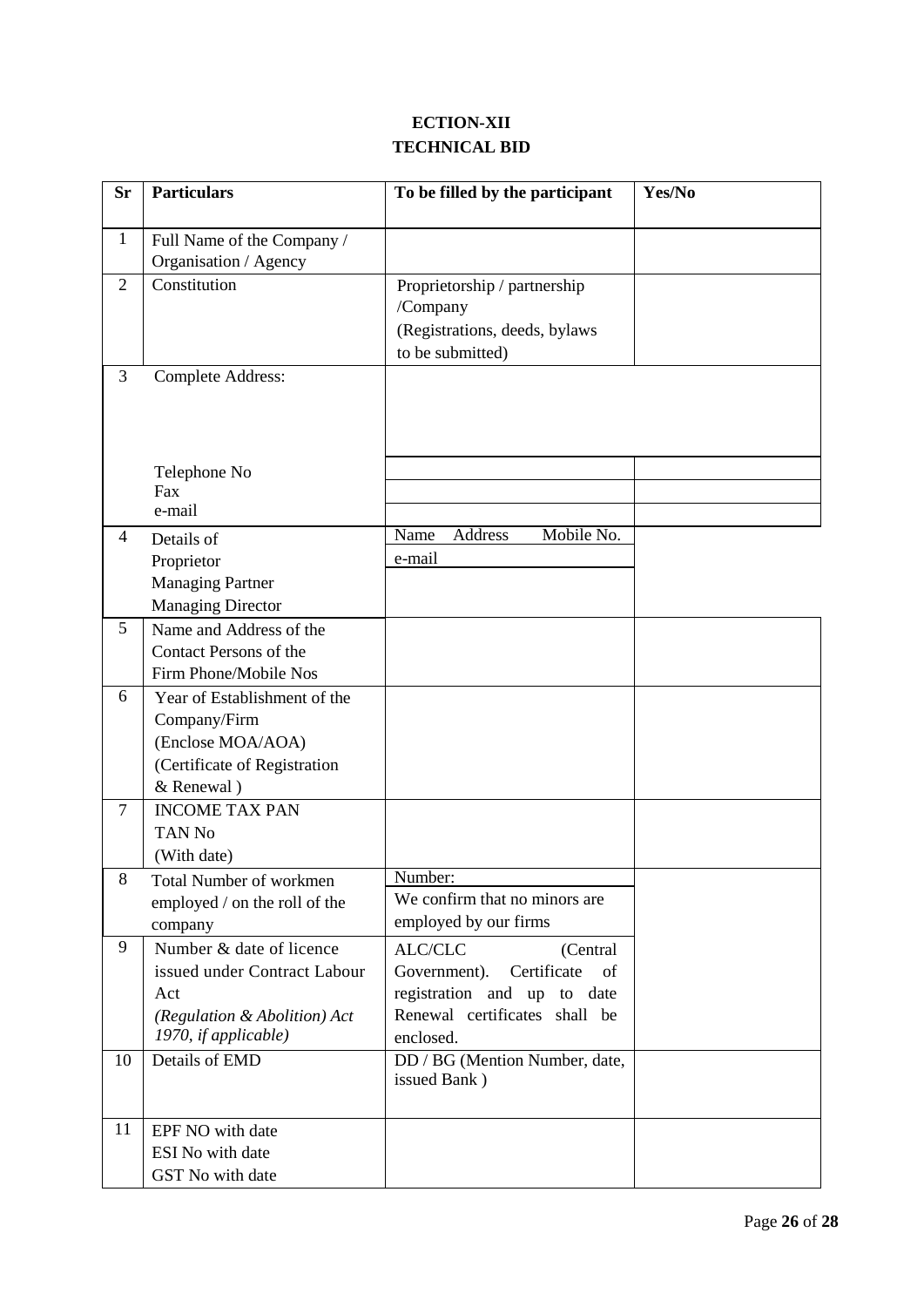|    | (Copies of Certificates<br>and<br>renewals shall be enclosed)                                                                                                                                                                                                                          |                                                                                 |  |
|----|----------------------------------------------------------------------------------------------------------------------------------------------------------------------------------------------------------------------------------------------------------------------------------------|---------------------------------------------------------------------------------|--|
|    | 12 Main clients: (Bank/Financial<br>Institutions)<br>1.<br>2.<br>3.<br>Mention number of persons<br>provided and enclose copies of<br>orders<br>$\&$<br>work<br>contract<br>agreements and credentials                                                                                 | Address and responsible person of<br>the client with cadre and mobile<br>number |  |
| 13 | Turnover, Profits earned during<br>last 3 financial years (i.e 2017-<br>2018,2018-2019,2019-<br>2020).(without any change in the<br><i>constitution</i> )<br><attach<br>Self-attested,<br/>documentary proof<br/>like<br/>Audited Balance<br/>sheet and IT<br/>Returns&gt;</attach<br> |                                                                                 |  |
|    | 14 Address of the Office in area of<br>operation of Bank.<br>If not<br>available an assurance letter to<br>open Office in area of operation<br>of the Bank                                                                                                                             |                                                                                 |  |
|    | 15 For remaining<br>and<br>terms<br>conditions enclose a separate<br>sheet as per checklist.                                                                                                                                                                                           |                                                                                 |  |

I/We confirm that provisions of Minimum Wages Act will be complied with during the contract period.

**Verification:** I verify that all the details furnished above are true and correct to the best of my knowledge and belief. I understand that in case of furnishing of any false information or suppression of any material information, the bid shall be liable for rejection besides initiation of penal proceedings by the bank, if it deems fit.

Signature with Seal